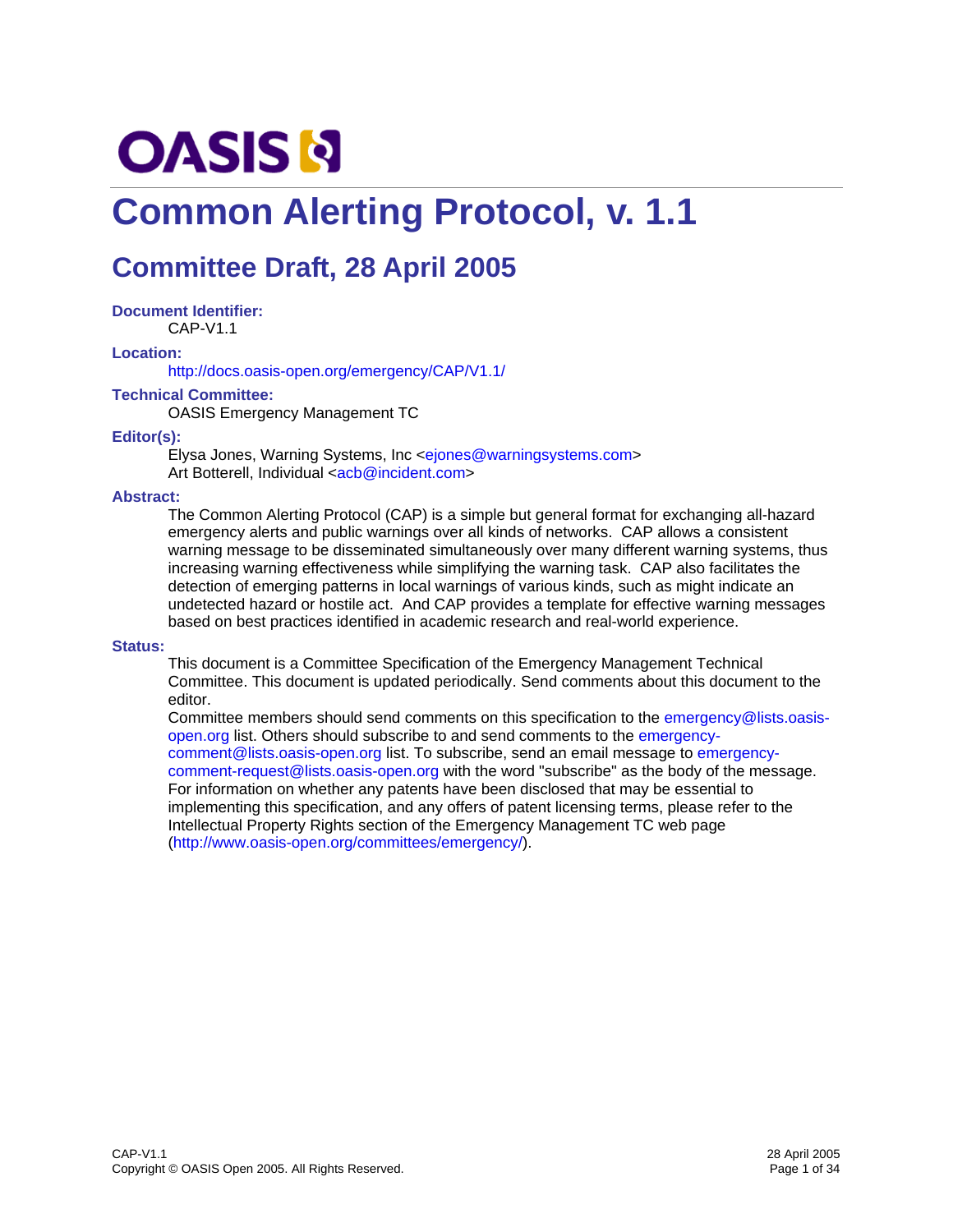# **Notices**

OASIS takes no position regarding the validity or scope of any intellectual property or other rights that might be claimed to pertain to the implementation or use of the technology described in this document or the extent to which any license under such rights might or might not be available; neither does it represent that it has made any effort to identify any such rights. Information on OASIS's procedures with respect to rights in OASIS specifications can be found at the OASIS website. Copies of claims of rights made available for publication and any assurances of licenses to be made available, or the result of an attempt made to obtain a general license or permission for the use of such proprietary rights by implementors or users of this specification, can be obtained from the OASIS President.

OASIS invites any interested party to bring to its attention any copyrights, patents or patent applications, or other proprietary rights which may cover technology that may be required to implement this specification. Please address the information to the OASIS President.

Copyright © OASIS Open 2005. *All Rights Reserved.*

This document and translations of it may be copied and furnished to others, and derivative works that comment on or otherwise explain it or assist in its implementation may be prepared, copied, published and distributed, in whole or in part, without restriction of any kind, provided that the above copyright notice and this paragraph are included on all such copies and derivative works. However, this document itself does not be modified in any way, such as by removing the copyright notice or references to OASIS, except as needed for the purpose of developing OASIS specifications, in which case the procedures for copyrights defined in the OASIS Intellectual Property Rights document must be followed, or as required to translate it into languages other than English.

The limited permissions granted above are perpetual and will not be revoked by OASIS or its successors or assigns.

This document and the information contained herein is provided on an "AS IS" basis and OASIS DISCLAIMS ALL WARRANTIES, EXPRESS OR IMPLIED, INCLUDING BUT NOT LIMITED TO ANY WARRANTY THAT THE USE OF THE INFORMATION HEREIN WILL NOT INFRINGE ANY RIGHTS OR ANY IMPLIED WARRANTIES OF MERCHANTABILITY OR FITNESS FOR A PARTICULAR PURPOSE.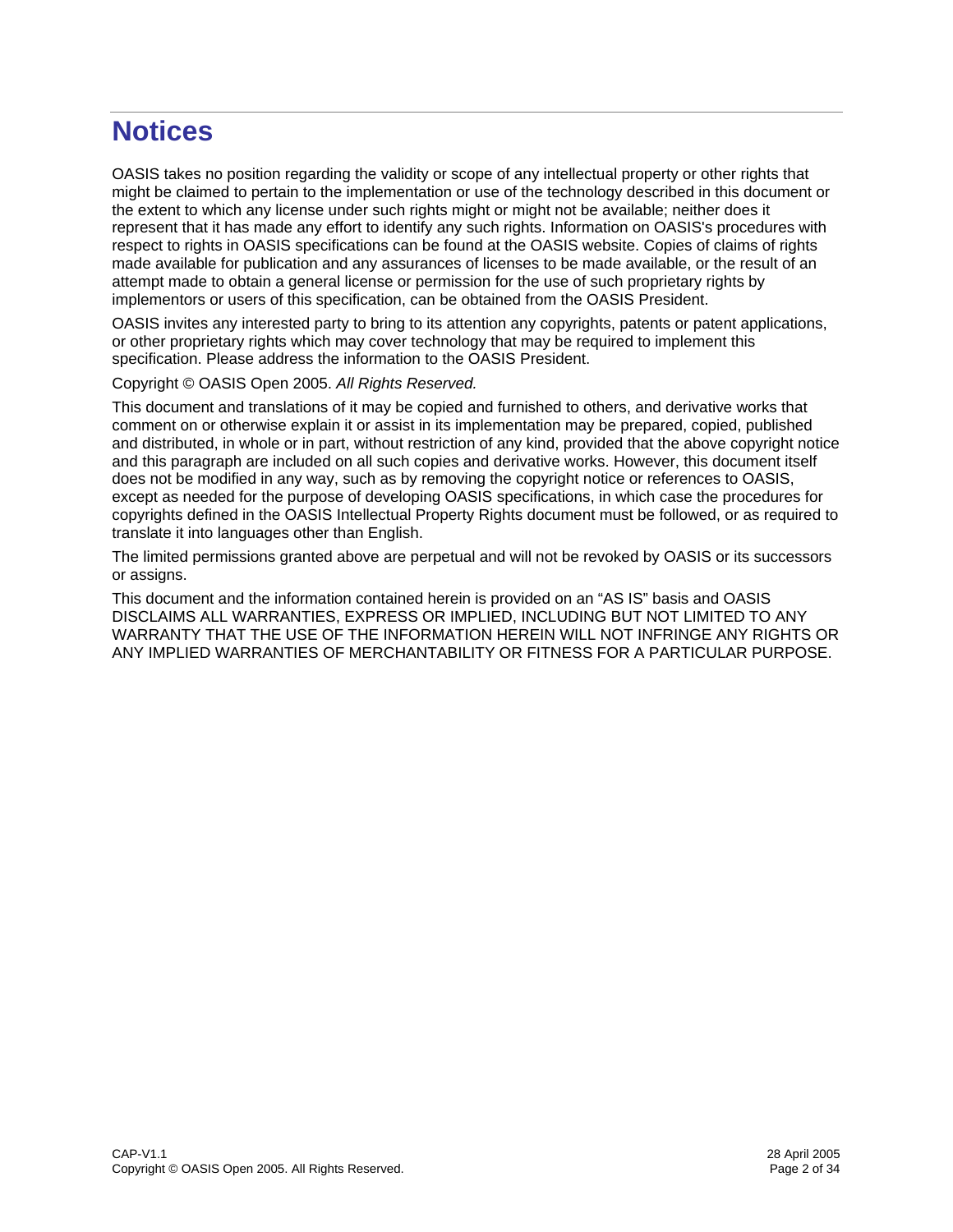# **Table of Contents**

| 1              |                        |  |
|----------------|------------------------|--|
|                |                        |  |
|                |                        |  |
|                |                        |  |
|                |                        |  |
|                | $1.3.2 \times 10^{10}$ |  |
|                |                        |  |
|                |                        |  |
|                |                        |  |
|                |                        |  |
|                |                        |  |
| $\overline{2}$ |                        |  |
|                |                        |  |
|                |                        |  |
|                |                        |  |
|                |                        |  |
|                |                        |  |
|                |                        |  |
|                |                        |  |
|                |                        |  |
| 3              |                        |  |
|                |                        |  |
|                |                        |  |
|                |                        |  |
|                |                        |  |
|                |                        |  |
|                |                        |  |
|                |                        |  |
|                |                        |  |
|                |                        |  |
|                |                        |  |
|                |                        |  |
|                |                        |  |
|                |                        |  |
|                |                        |  |
|                |                        |  |
|                |                        |  |
|                |                        |  |
|                |                        |  |
|                |                        |  |
|                |                        |  |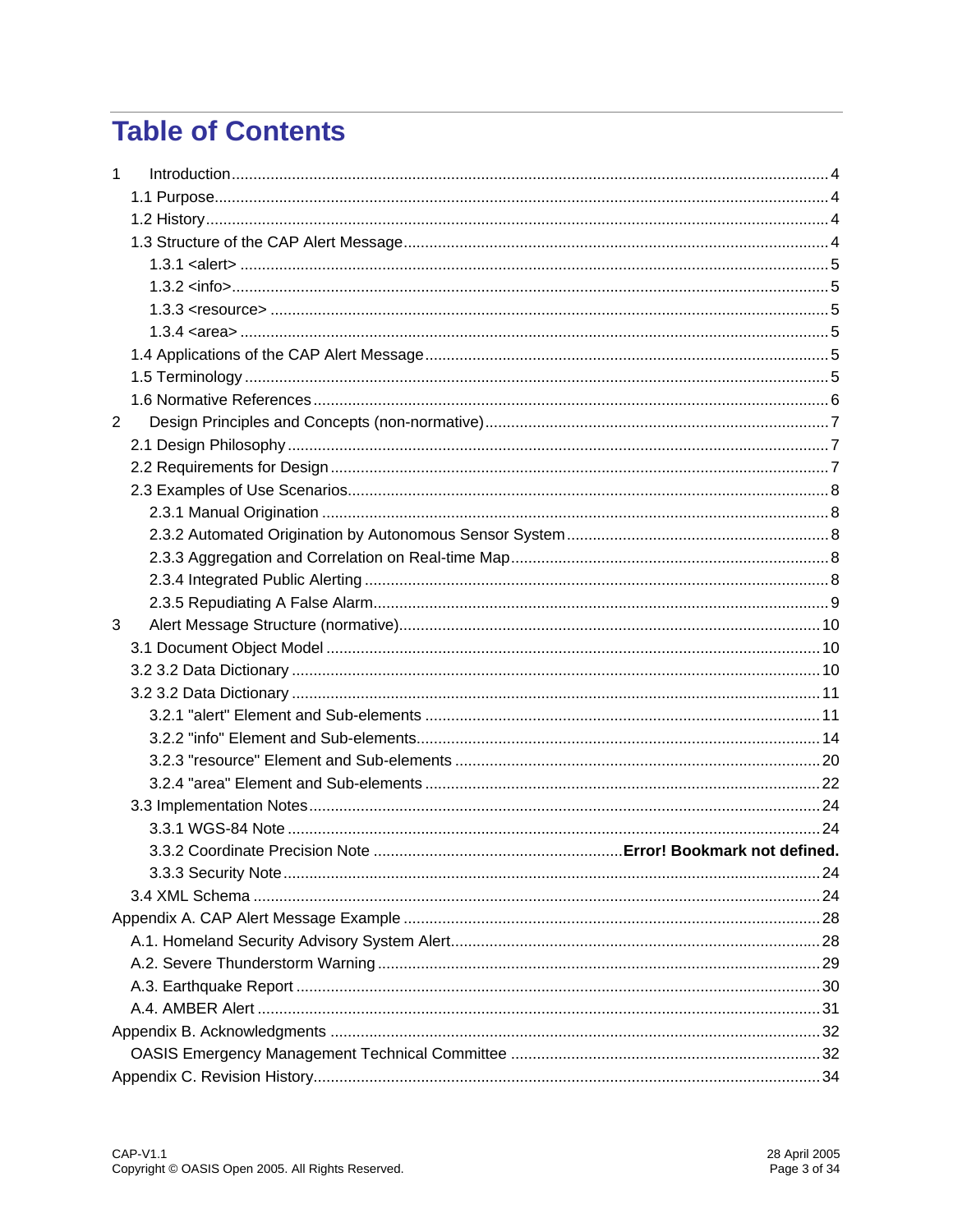# <sup>1</sup>**1 Introduction**

### 2 **1.1 Purpose**

3 The Common Alerting Protocol (CAP) provides an open, non-proprietary digital message format for all 4 types of alerts and notifications. It does not address any particular application or telecommunications 5 method. The CAP format is compatible with emerging techniques, such as Web services, as well as 6 existing formats including the Specific Area Message Encoding (SAME) used for the United States' 7 National Oceanic and Atmospheric Administration (NOAA) Weather Radio and the Emergency Alert 8 System (EAS), while offering enhanced capabilities that include:

- 9 Flexible geographic targeting using latitude/longitude shapes and other geospatial 10 representations in three dimensions;
- 11 Multilingual and multi-audience messaging;
- 12 Phased and delayed effective times and expirations;
- 13 Enhanced message update and cancellation features;
- 14 Template support for framing complete and effective warning messages;
- 15 Compatible with digital encryption and signature capability; and,
- 16 Facility for digital images and audio.
- 17 Key benefits of CAP will include reduction of costs and operational complexity by eliminating the need for
- 18 multiple custom software interfaces to the many warning sources and dissemination systems involved in
- 19 all-hazard warning. The CAP message format can be converted to and from the "native" formats of all
- 20 kinds of sensor and alerting technologies, forming a basis for a technology-independent national and
- 21 international "warning internet."

### 22 **1.2 History**

- 23 The National Science and Technology Council report on "Effective Disaster Warnings" released in
- 24 November, 2000 recommended that "a standard method should be developed to collect and relay
- 25 instantaneously and automatically all types of hazard warnings and reports locally, regionally and
- 26 nationally for input into a wide variety of dissemination systems."
- 27 An international working group of more than 130 emergency managers and information technology and 28 telecommunications experts convened in 2001 and adopted the specific recommendations of the NSTC
- 29 report as a point of departure for the design of a Common Alerting Protocol (CAP). Their draft went
- 30 through several revisions and was tested in demonstrations and field trials in Virginia (supported by the 31 ComCARE Alliance) and in California (in cooperation with the California Office of Emergency Services)
- 32 during 2002 and 2003.
- 33 In 2002 the CAP initiative was endorsed by the national non-profit Partnership for Public Warning, which
- 34 sponsored its contribution in 2003 to the OASIS standards process. In 2004, CAP version 1.0 was
- 35 adopted as an OASIS Standard.

# 36 **1.3 Structure of the CAP Alert Message**

- 37 Each CAP Alert Message consists of an <alert> segment, which may contain one or more <info>
- 38 segments, each of which may include one or more <area> segments. Under most circumstances CAP
- 39 messages with a <msgType> value of "Alert" SHOULD include at least one <info> element. (See the
- 40 document object model diagram in section 3.1, below.)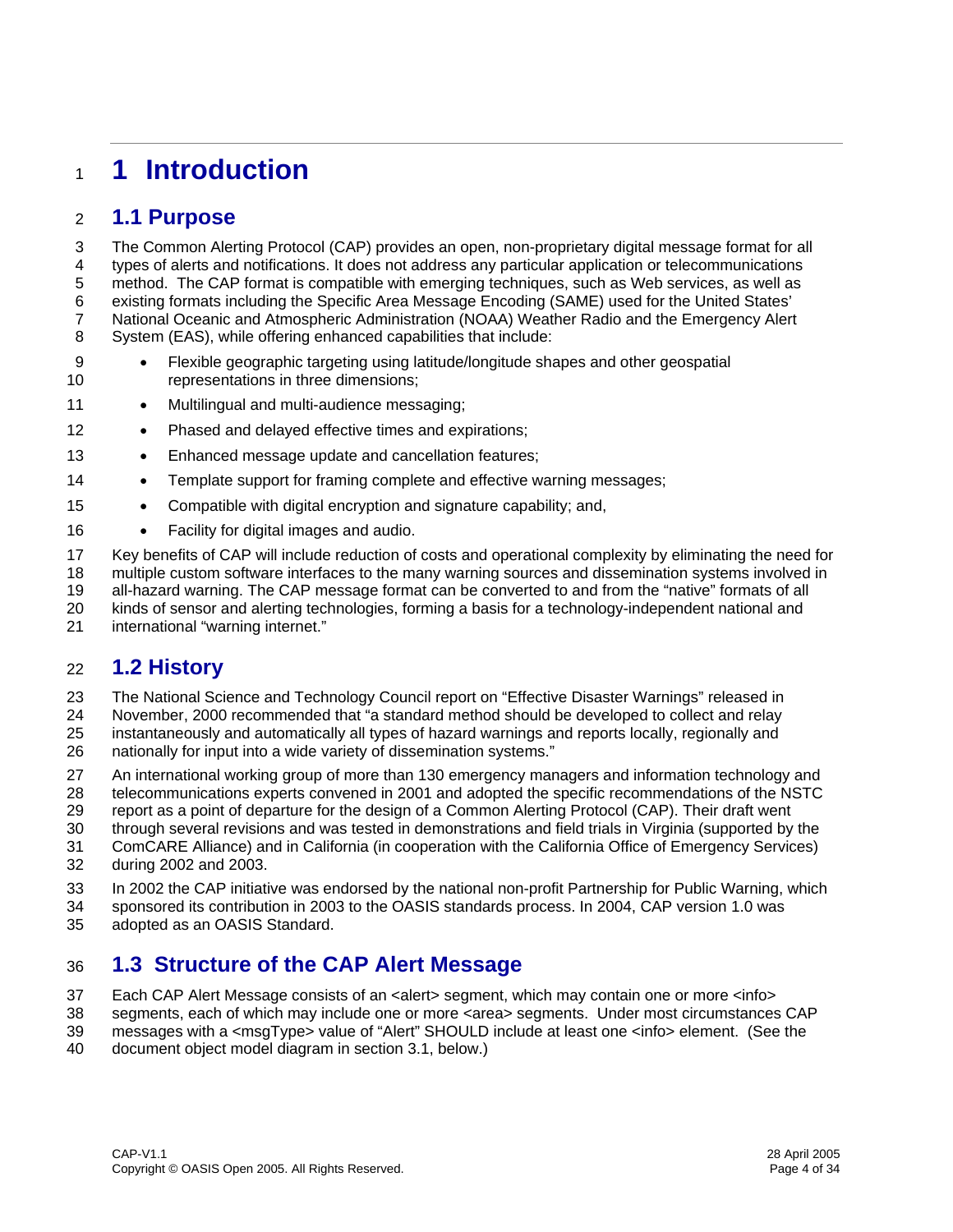#### 41 **1.3.1 <alert>**

42 The <alert> segment provides basic information about the current message: its purpose, its source and

- 43 its status, as well as unique identifier for the current message and links to any other, related messages.
- 44 An <alert> segment may be used alone for message acknowledgements, cancellations or other system
- 45 functions, but most <alert> segments will include at least one <info> segment.

#### 46 **1.3.2 <info>**

47 The <info> segment describes an anticipated or actual event in terms of its urgency (time available to

- 48 prepare), severity (intensity of impact) and certainty (confidence in the observation or prediction), as well
- 49 as providing both categorical and textual descriptions of the subject event. It may also provide
- 50 instructions for appropriate response by message recipients and various other details (hazard duration,
- 51 technical parameters, contact information, links to additional information sources, etc.) Multiple <info>
- 52 segments may be used to describe differing parameters (e.g., for different probability or intensity "bands")
- 53 or to provide the information in multiple languages.

#### 54 **1.3.3 <resource>**

55 The <resource> segment provides an optional reference to additional information related to the <info> 56 segment within which it appears in the form of a digital asset such as an image or audio file.

#### 57 **1.3.4 <area>**

58 The <area> segment describes a geographic area to which the <info> segment in which it appears

- 59 applies. Textual and coded descriptions (such as postal codes) are supported, but the preferred
- 60 representations use geospatial shapes (polygons and circles) and an altitude or altitude range, expressed
- 61 in standard latitude / longitude / altitude terms in accordance with a specified geospatial datum.

### 62 **1.4 Applications of the CAP Alert Message**

63 The primary use of the CAP Alert Message is to provide a single input to activate all kinds of alerting and

- 64 public warning systems. This reduces the workload associated with using multiple warning systems while 65 enhancing technical reliability and target-audience effectiveness. It also helps ensure consistency in the
- 66 information transmitted over multiple delivery systems, another key to warning effectiveness.
- 67 A secondary application of CAP is to normalize warnings from various sources so they can be aggregated 68 and compared in tabular or graphic form as an aid to situational awareness and pattern detection.
- 69 Although primarily designed as an interoperability standard for use among warning systems and other
- 70 emergency information systems, the CAP Alert Message can be delivered directly to alert recipients over
- 71 various networks, including data broadcasts. Location-aware receiving devices could use the information
- 72 in a CAP Alert Message to determine, based on their current location, whether that particular message 73 was relevant to their users.
- 74 The CAP Alert Message can also be used by sensor systems as a format for reporting significant events 75 to collection and analysis systems and centers.

### 76 **1.5 Terminology**

77 The key words "MUST", "MUST NOT", "REQUIRED", "SHALL", "SHALL NOT", "SHOULD", "SHOULD

- 78 NOT", "RECOMMENDED", "MAY", and "OPTIONAL" in this document are to be interpreted as described 79 in **[RFC2119]**.
- 80 The words *warning*, *alert* and *notification* are used interchangeably throughout this document.
- 81 The term "coordinate pair" is used in this document to refer to a comma-delimited pair of decimal values
- 82 describing a geospatial location in degrees, unprojected, in the form "[latitude],[longitude]". Latitudes in
- 83 the Southern Hemisphere and longitudes in the Western Hemisphere are signed negative with a leading 84 dash.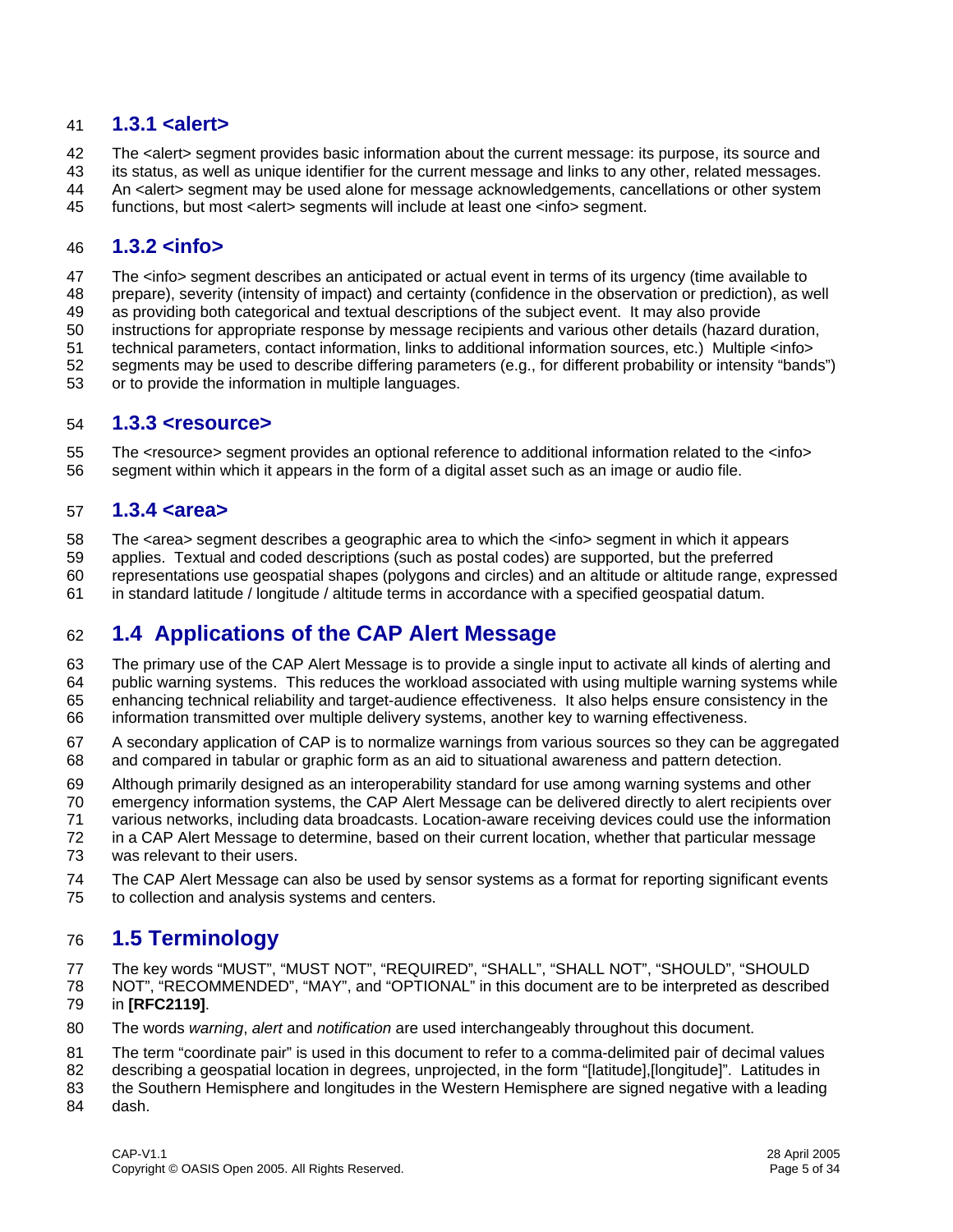# 85 **1.6 Normative References**

| 86<br>87          | [RFC2119]    | S. Bradner, Key words for use in RFCs to Indicate Requirement Levels,<br>http://www.ietf.org/rfc/rfc2119.txt, IETF RFC 2119, March 1997.                                                     |
|-------------------|--------------|----------------------------------------------------------------------------------------------------------------------------------------------------------------------------------------------|
| 88<br>89          | [dateTime]   | N. Freed, XML Schema Part 2: Datatypes Second Edition,<br>http://www.w3.org/TR/xmlschema-2/, W3C REC-xmlschema-2, October 2004.                                                              |
| 90<br>91<br>92    | [FIPS 180-2] | National Institute for Standards and Technology, Secure Hash Standard,<br>http://csrc.nist.gov/publications/fips/fips180-2/fips180-2withchangenotice.pdf,<br>August 2002.                    |
| 93<br>94          | [namespaces] | T. Bray, Namespaces in XML, http://www.w3.org/TR/REC-xml-names/, W3C<br>REC-xml-names-19990114, January 1999.                                                                                |
| 95<br>96          | [RFC2046]    | N. Freed, Multipurpose Internet Mail Extensions (MIME) Part Two: Media Types,<br>http://www.ietf.org/rfc/rfc2046.txt, IETF RFC 2046, November 1996.                                          |
| 97<br>98          | [RFC2119]    | S. Bradner, Key words for use in RFCs to Indicate Requirement Levels,<br>http://www.ietf.org/rfc/rfc2119.txt, IETF RFC 2119, March 1997.                                                     |
| 99<br>100         | [RFC3066]    | H. Alvestrand, Tags for the Identification of Languages,<br>http://www.ietf.org/rfc/rfc3066.txt, IETF RFC 3066, January 2001.                                                                |
| 101<br>102<br>103 | [WGS 84]     | National Geospatial Intelligence Agency, Department of Defense World Geodetic<br>System 1984, http://earth-info.nga.mil/GandG/tr8350_2.html, NGA Technical<br>Report TR8350.2, January 2000. |
| 104<br>105        | [XML 1.0]    | T. Bray, Extensible Markup Language (XML) 1.0 (Third Edition),<br>http://www.w3.org/TR/REC-xml/, W3C REC-XML-20040204, February 2004.                                                        |
| 106<br>107<br>108 | [XMLSIG]     | Eastlake, D., Reagle, J. and Solo, D. (editors), XML-Signature Syntax and<br>Processing, http://www.w3.org/TR/2002/REC-xmldsig-core-20020212/, W3C<br>Recommendation, February 2002.         |
| 109<br>110<br>111 | [XMLENC]     | Eastlake, D. and Reagle, J. (editors), XML Encryption Syntax and Processing,<br>http://www.w3.org/TR/2002/REC-xmlenc-core-20021210/, W3C<br>Recommendation, December 2002.                   |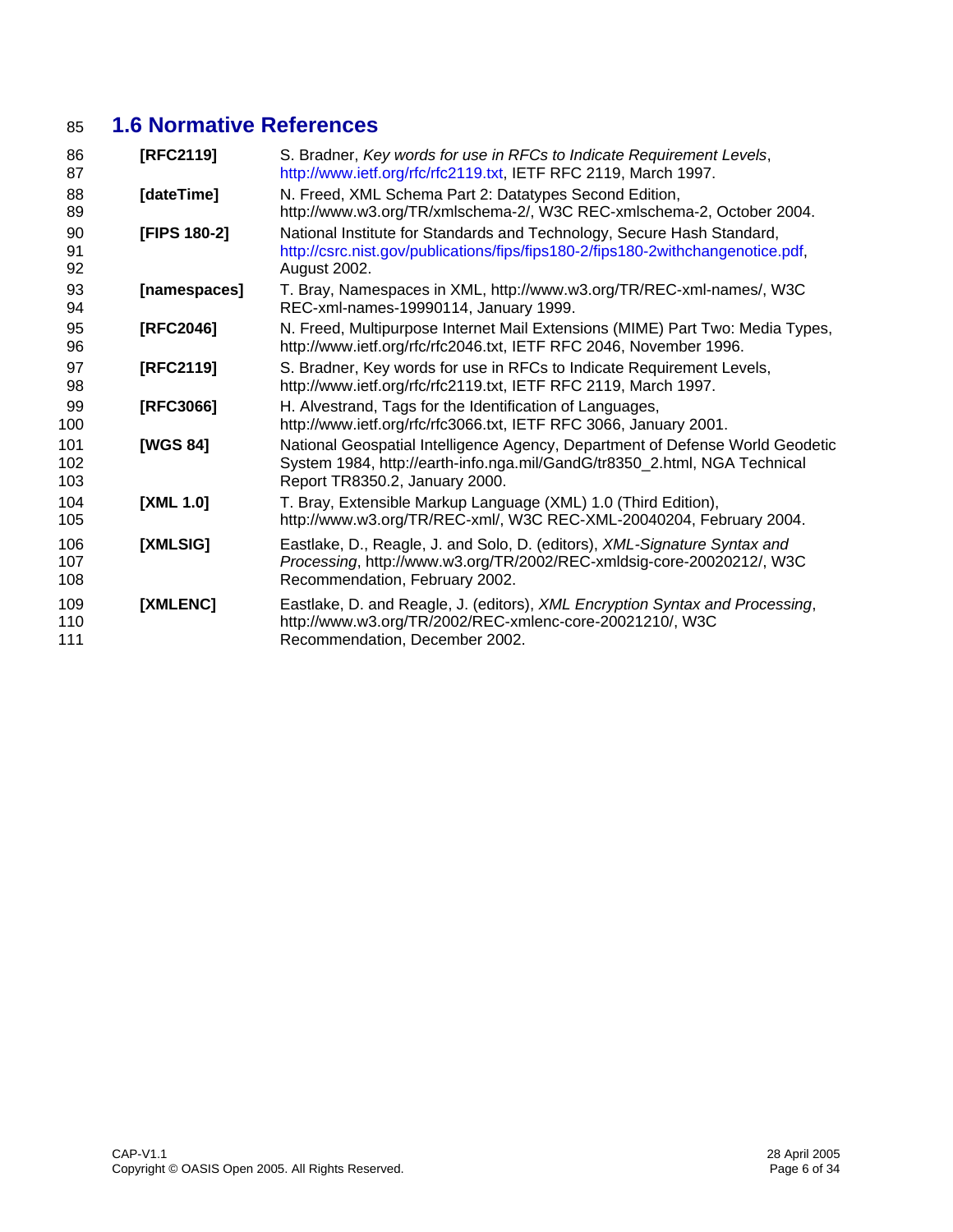# <sup>112</sup>**2 Design Principles and Concepts (non-normative)**

### 113 **2.1 Design Philosophy**

- 114 Among the principles which guided the design of the CAP Alert Message were:
- 115 **Interoperability** First and foremost, the CAP Alert Message should provide a means for 116 interoperable exchange of alerts and notifications among all kinds of emergency information 117 systems.
- 118 **Completeness** The CAP Alert Message format should provide for all the elements of an 119 **effective public warning message.**
- 120 **Simple implementation** The design should not place undue burdens of complexity on 121 technical implementers.
- 122 **Simple XML and portable structure** Although the primary anticipated use of the CAP Alert 123 Message is as an XML document, the format should remain sufficiently abstract to be adaptable 124 to other coding schemes.
- 125 **Multi-use format** One message schema supports multiple message types (e.g., alert / update / 126 cancellations / acknowledgements / error messages) in various applications (actual / exercise / 127 test / system message.)
- 128 **Familiarity** The data elements and code values should be meaningful to warning originators 129 and non-expert recipients alike.
- 130 **Interdisciplinary and international utility** The design should allow a broad range of 131 applications in public safety and emergency management and allied applications and should be 132 applicable worldwide.

### 133 **2.2 Requirements for Design**

- 134 Note: The following requirements were used as a basis for design and review of the CAP 135 Alert Message format. This list is non-normative and not intended to be exhaustive.
- 136 The Common Alerting Protocol SHOULD:
- 137 Provide a specification for a simple, extensible format for digital representation of warning 138 messages and notifications;
- 139 Enable integration of diverse sensor and dissemination systems;
- 140 Be usable over multiple transmission systems, including both TCP/IP-based networks and one-141 way "broadcast" channels;
- 142 Support credible end-to-end authentication and validation of all messages;
- 143 Provide a unique identifier (e.g., an ID number) for each warning message and for each message 144 originator;
- 145 Provide for multiple message types, such as:
- 146 Warnings 147 – Acknowledgements
- 148 Expirations and cancellations
- 149 Updates and amendments
- 150 Reports of results from dissemination systems
- 151 Administrative and system messages
- 152 Provide for multiple message types, such as: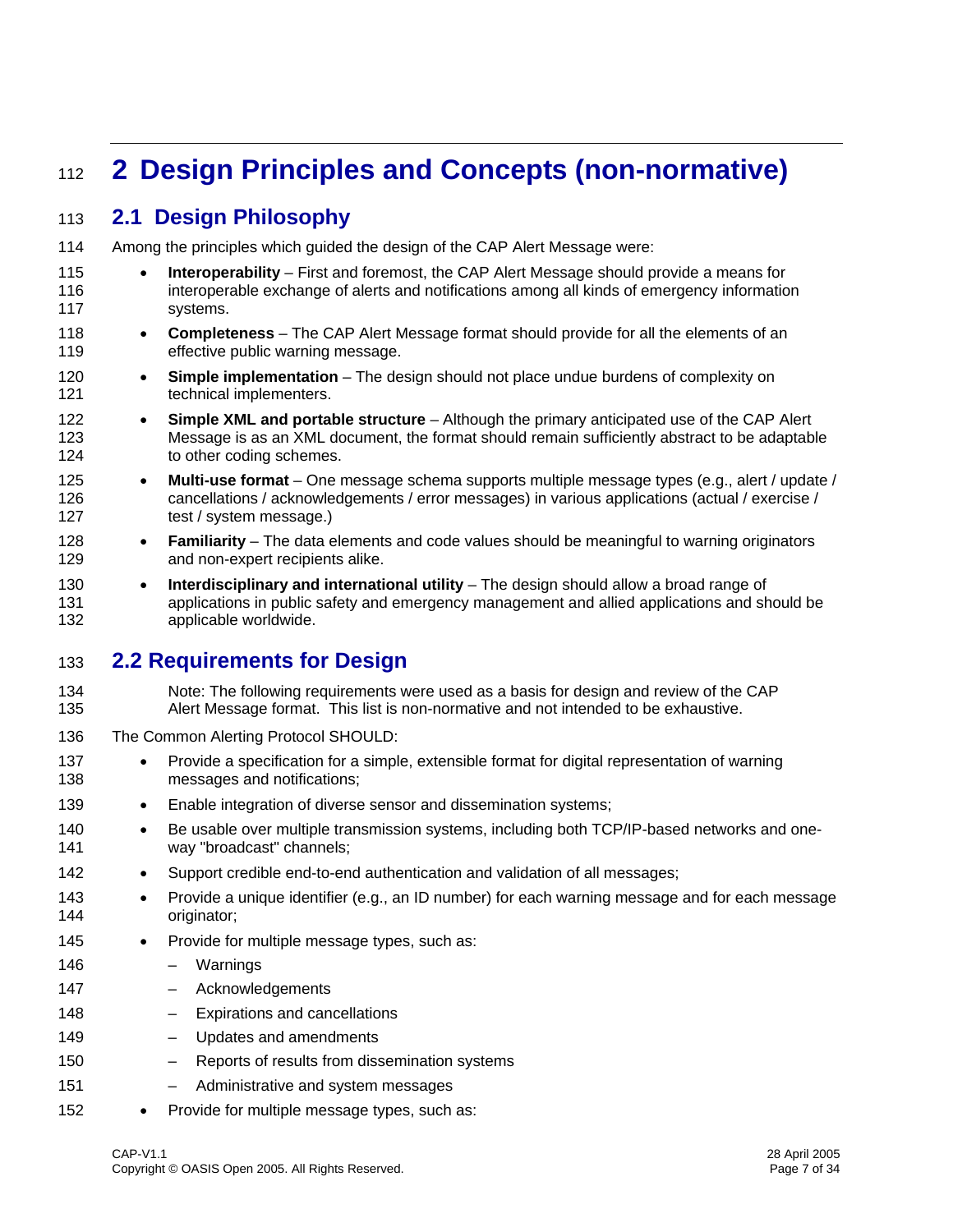| 153        |           | Geographic targeting                                                                                                                                                  |
|------------|-----------|-----------------------------------------------------------------------------------------------------------------------------------------------------------------------|
| 154        |           | Level of urgency                                                                                                                                                      |
| 155        |           | Level of certainty                                                                                                                                                    |
| 156        |           | Level of threat severity                                                                                                                                              |
| 157<br>158 | $\bullet$ | Provide a mechanism for referencing supplemental information (e.g., digital audio or image files,<br>additional text);                                                |
| 159        | $\bullet$ | Use an established open-standard data representation;                                                                                                                 |
| 160        | $\bullet$ | Be based on a program of real-world cross-platform testing and evaluation;                                                                                            |
| 161        | $\bullet$ | Provide a clear basis for certification and further protocol evaluation and improvement; and,                                                                         |
| 162<br>163 | $\bullet$ | Provide a clear logical structure that is relevant and clearly applicable to the needs of emergency<br>response and public safety users and warning system operators. |
| 164        |           | <b>2.3 Examples of Use Scenarios</b>                                                                                                                                  |

165 Note: The following examples of use scenarios were used as a basis for design and 166 review of the CAP Alert Message format. These scenarios are non-normative and not 167 intended to be exhaustive or to reflect actual practices.

#### 168 **2.3.1 Manual Origination**

169 "The Incident Commander at an industrial fire with potential of a major explosion decides to issue a public 170 alert with three components: a) An evacuation of the area within half a mile of the fire; b) a shelter-in-171 place instruction for people in a polygon roughly describing a downwind dispersion 'plume' extending 172 several miles downwind and half a mile upwind from the fire; and c) a request for all media and civilian 173 aircraft to remain above 2500 feet above ground level when within a half mile radius of the fire.

174 "Using a portable computer and a web page (and a pop-up drawing tool to enter the polygon) the Incident 175 Commander issues the alert as a CAP message to a local alerting network."

#### 176 **2.3.2 Automated Origination by Autonomous Sensor System**

177 "A set of automatic tsunami warning sirens has been installed along a popular Northwest beach. A 178 wireless network of sensor devices collocated with the sirens controls their activation. When triggered, 179 each sensor generates a CAP message containing its location and the sensed data at that location that is 180 needed for the tsunami determination. Each siren activates when the combination of its own readings and 181 those reported at by other devices on the network indicate an immediate tsunami threat. In addition, a 182 network component assembles a summary CAP message describing the event and feeds it to regional 183 and national alerting networks."

#### 184 **2.3.3 Aggregation and Correlation on Real-time Map**

185 "At the State Operations Center a computerized map of the state depicts, in real time, all current and

186 recent warning activity throughout the state. All major warning systems in the state – the Emergency

187 Alert System, siren systems, telephone alerting and other systems – have been equipped to report the 188 details of their activation in the form of a CAP message. (Since many of them are now activated by way

- 189 of CAP messages, this is frequently just a matter of forwarding the activation message to the state
- 190 center.)
- 191 "Using this visualization tool, state officials can monitor for emerging patterns of local warning activity and
- 192 correlate it with other real time data (e.g., telephone central office traffic loads, 9-1-1 traffic volume, 193 seismic data, automatic vehicular crash notifications, etc.)."

### 194 **2.3.4 Integrated Public Alerting**

195 "As part of an integrated warning system funded by local industry, all warning systems in a community 196 can be activated simultaneously by the issuance by authorized authority of a single CAP message.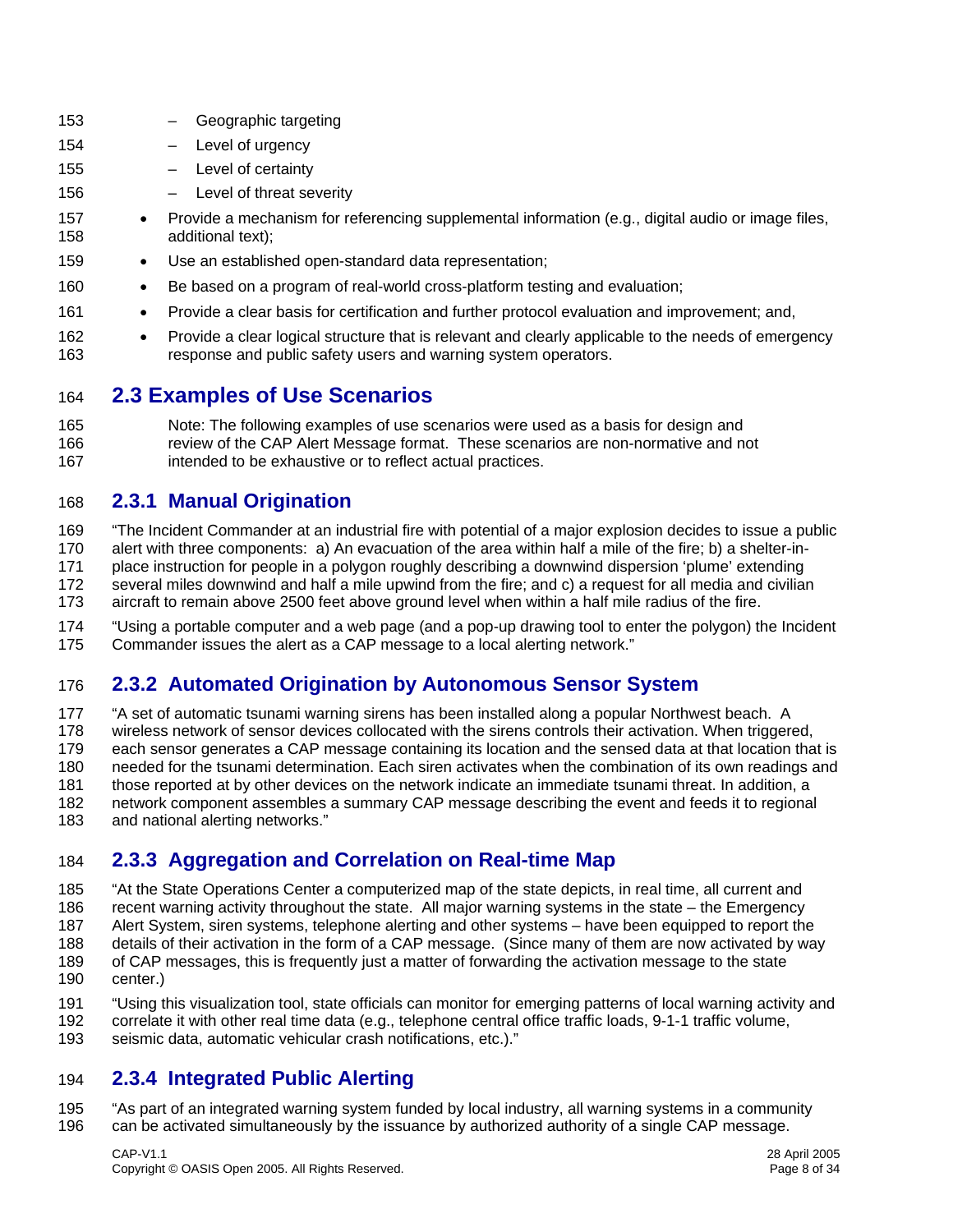- 197 "Each system converts the CAP message data into the form suitable for its technology (text captioning on
- 198 TV, synthesized voice on radio and telephone, activation of the appropriate signal on sirens, etc.).
- 199 Systems that can target their messages to particular geographic areas implement the targeting specified 200 in the CAP message with as little 'spill' as their technology permits.
- 201 "In this way, not only is the reliability and reach of the overall warning system maximized, but citizens also 202 get corroboration of the alert through multiple channels, which increases the chance of the warning being 203 acted upon."

### 204 **2.3.5 Repudiating a False Alarm**

205 "Inadvertently the integrated alerting network has been activated with an inaccurate warning message.

206 This activation comes to officials' attention immediately through their own monitoring facilities (e.g., 2.3.3

207 above). Having determined that the alert is, in fact, inappropriate, the officials issue a cancellation

208 message that refers directly to the erroneous prior alert. Alerting systems that are still in the process of

209 delivering the alert (e.g., telephone dialing systems) stop doing so. Broadcast systems deliver the 210 cancellation message. Other systems (e.g., highway signs) simply reset to their normal state."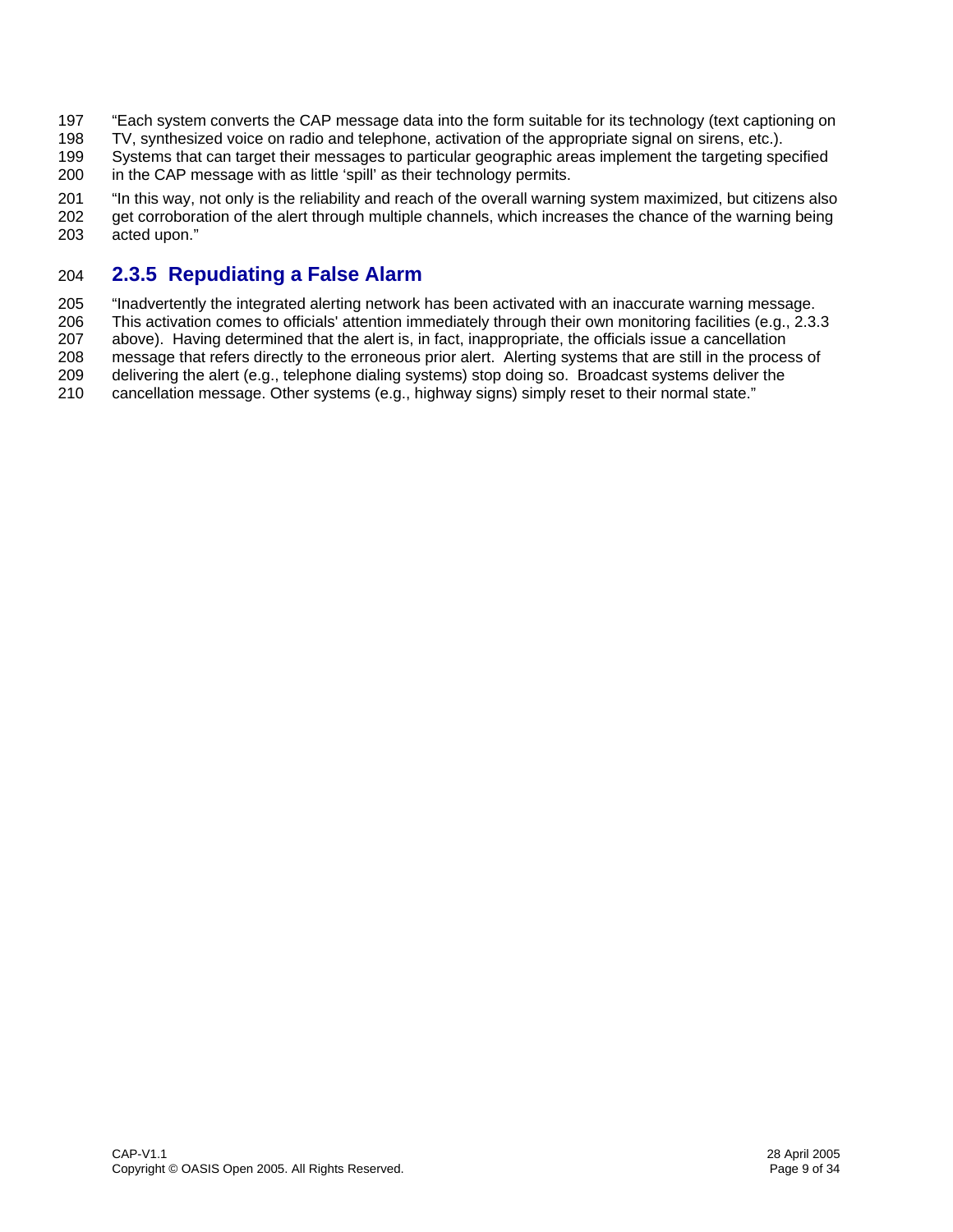# <sup>211</sup>**3 Alert Message Structure (normative)**

## 212 **3.1 Document Object Model**



213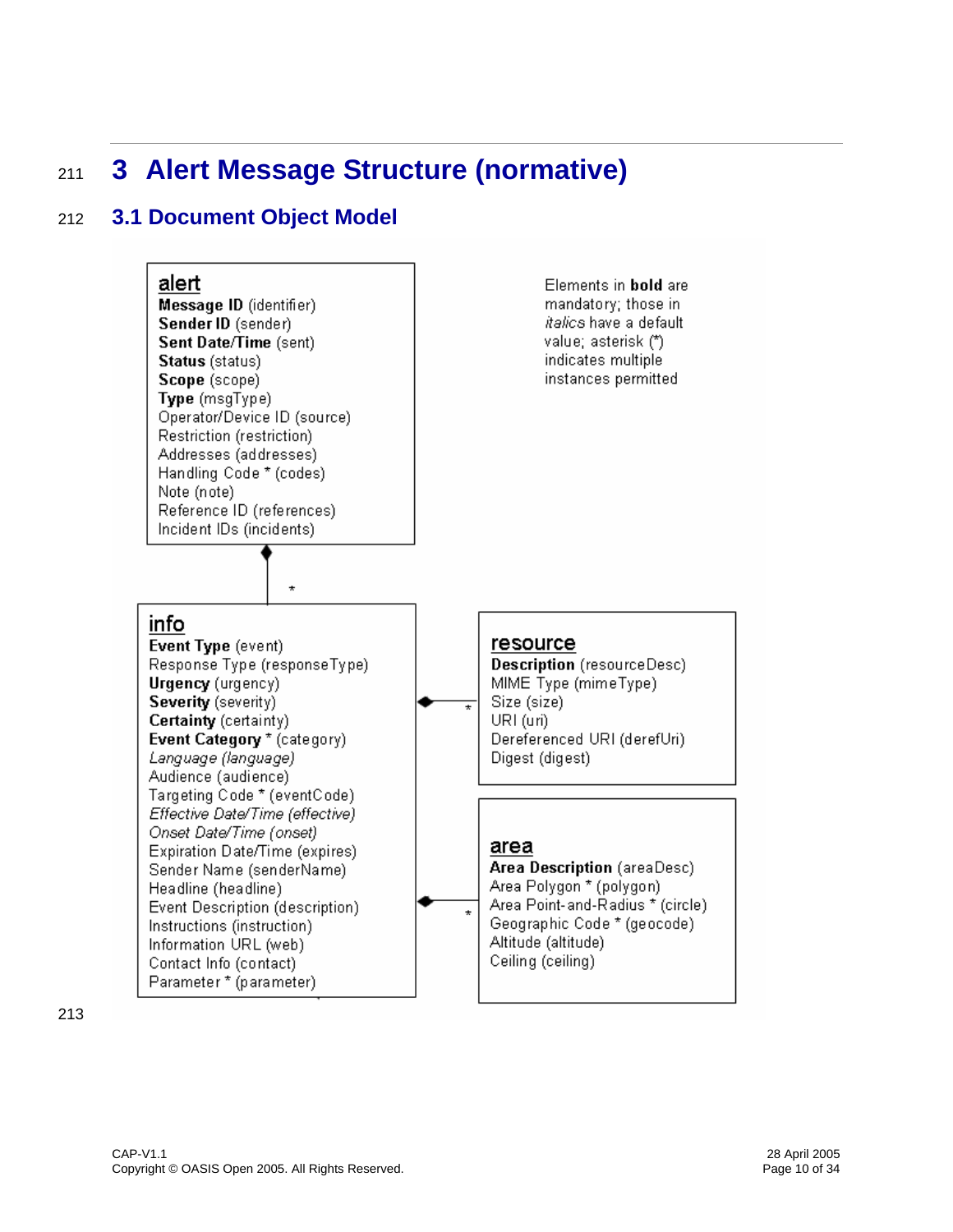#### 214

# 215 **3.2 Data Dictionary**

216 Note: Unless explicitly constrained within this Data Dictionary or the XML Schema 217 (Section 3.4), CAP elements may have null values. Implementers MUST check for this

- 218 condition wherever it might affect application performance.
- 219

| <b>Element</b><br><b>Name</b> | Context. Class.<br>Attribute.<br>Representation | Definition and<br>(Optionality)                                                      | Notes or Value Domain                                                                                                                                                                                                                                                                                                                                              |  |  |  |
|-------------------------------|-------------------------------------------------|--------------------------------------------------------------------------------------|--------------------------------------------------------------------------------------------------------------------------------------------------------------------------------------------------------------------------------------------------------------------------------------------------------------------------------------------------------------------|--|--|--|
|                               | 3.2.1 "alert" Element and Sub-elements          |                                                                                      |                                                                                                                                                                                                                                                                                                                                                                    |  |  |  |
| alert                         | cap.<br>alert.<br>group                         | The container<br>for all<br>component<br>parts of the<br>alert message<br>(REQUIRED) | (1) Surrounds CAP alert message sub-<br>elements.<br>(2) MUST include the xmlns attribute<br>referencing the CAP URI as the<br>namespace, e.g.:<br><cap:alert<br>xmlns:cap="http://www.incident.com/c<br/>ap/1.1"<br/>[sub-elements]<br/><br/>(3) In addition to the specified sub-<br/>elements, MAY contain one or more<br/><info> blocks.</info></cap:alert<br> |  |  |  |
| identifier                    | cap.<br>alert.<br>identifier                    | The identifier<br>of the alert<br>message<br>(REQUIRED)                              | (1) A number or string uniquely identifying<br>this message, assigned by the sender<br>(2) MUST NOT include spaces, commas or<br>restricted characters $(<$ and $\&$ )                                                                                                                                                                                             |  |  |  |
| sender                        | cap.<br>alert.<br>sender.<br>identifier         | The identifier<br>of the sender<br>of the alert<br>message<br>(REQUIRED)             | (1) Identifies the originator of this alert.<br>Guaranteed by assigner to be unique<br>globally; e.g., may be based on an<br>Internet domain name<br>(2) MUST NOT include spaces, commas or<br>restricted characters $(<$ and $\&$ )                                                                                                                               |  |  |  |
| source                        | cap.<br>alert.<br>source.<br>identifier         | The text<br>identifying the<br>source of the<br>alert message<br>(OPTIONAL)          | The particular source of this alert; e.g., an<br>operator or a specific device.                                                                                                                                                                                                                                                                                    |  |  |  |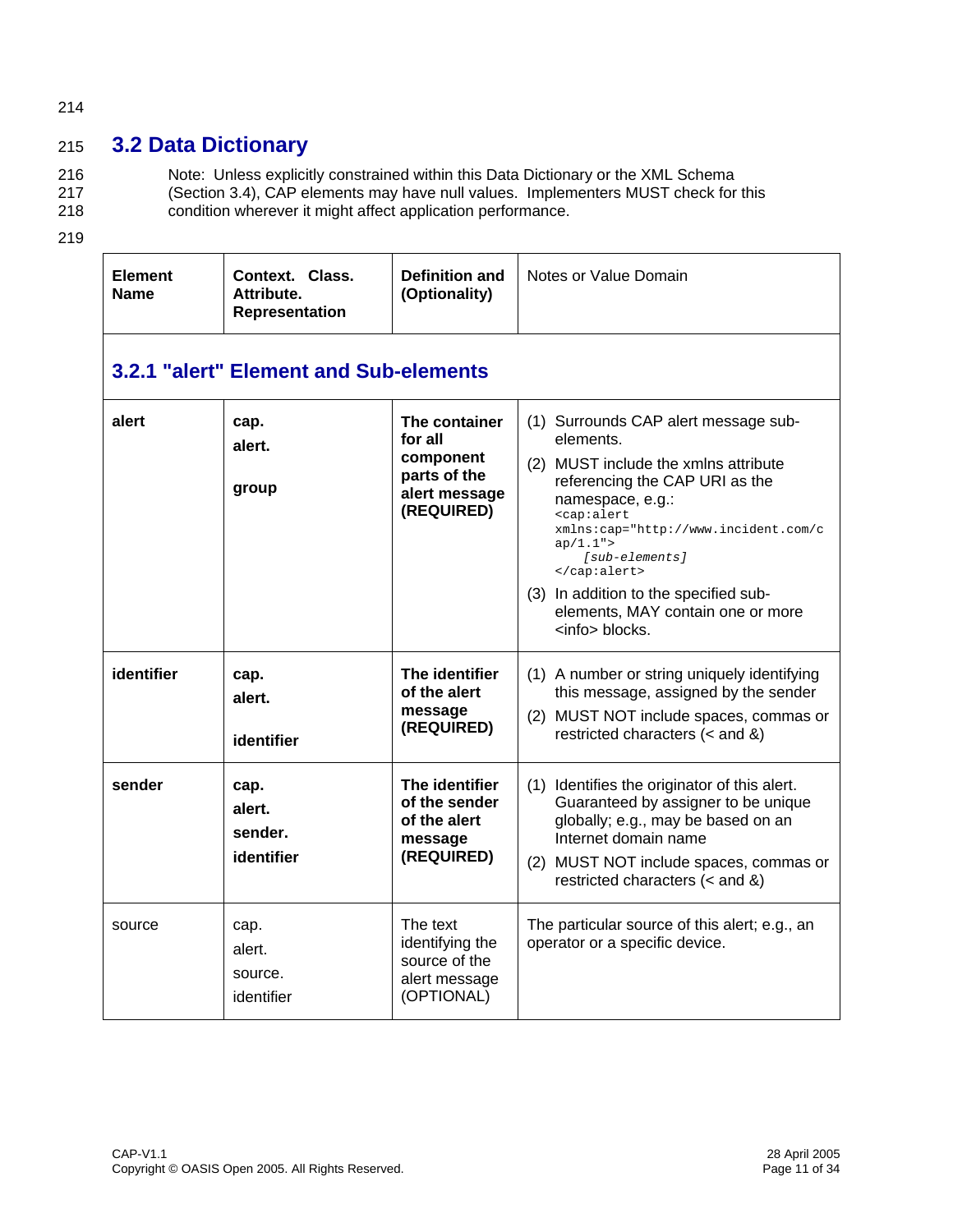| <b>Element</b><br><b>Name</b> | Context. Class.<br>Attribute.<br>Representation | <b>Definition and</b><br>(Optionality)                                                                                 | Notes or Value Domain                                                                                                                                                                                                                                                                                                          |
|-------------------------------|-------------------------------------------------|------------------------------------------------------------------------------------------------------------------------|--------------------------------------------------------------------------------------------------------------------------------------------------------------------------------------------------------------------------------------------------------------------------------------------------------------------------------|
| sent                          | cap.<br>alert.<br>sent.<br>time                 | The time and<br>date of the<br>origination of<br>the alert<br>message<br>(REQUIRED)                                    | The date and time is represented in<br>[dateTime] format (e. g., "2002-05-<br>24T16:49:00-07:00" for 24 May 2002 at<br>16: 49 PDT).                                                                                                                                                                                            |
| status                        | cap.                                            | The code                                                                                                               | Code Values:                                                                                                                                                                                                                                                                                                                   |
|                               | alert.<br>status.                               | denoting the<br>appropriate<br>handling of                                                                             | "Actual" - Actionable by all targeted<br>recipients                                                                                                                                                                                                                                                                            |
|                               | code                                            | the alert<br>message<br>(REQUIRED)                                                                                     | "Exercise"- Actionable only by designated<br>exercise participants; exercise identifier<br>should appear in <note></note>                                                                                                                                                                                                      |
|                               |                                                 |                                                                                                                        | "System" - For messages that support<br>alert network internal functions.                                                                                                                                                                                                                                                      |
|                               |                                                 |                                                                                                                        | "Test" - Technical testing only, all<br>recipients disregard                                                                                                                                                                                                                                                                   |
| scope                         | cap.<br>alert.<br>scope.<br>code                | The code<br>denoting the<br>intended<br>distribution of<br>the alert<br>message<br>(REQUIRED)                          | Code Values:<br>"Public" - For general dissemination to<br>unrestricted audiences<br>"Restricted" - For dissemination only to<br>users with a known operational<br>requirement (see <restriction>, below)<br/>"Private" - For dissemination only to<br/>specified addresses (see <address>,<br/>below)</address></restriction> |
| restriction                   | cap.<br>alert.<br>restriction.<br>text          | The text<br>describing the<br>rule for limiting<br>distribution of<br>the restricted<br>alert message<br>(conditional) | Used when <scope> value is "Restricted"</scope>                                                                                                                                                                                                                                                                                |
| addresses                     | cap.<br>alert.<br>addresses.<br>group           | The group<br>listing of<br>intended<br>recipients of<br>the private alert<br>message<br>(conditional)                  | (1) Used when <scope> value is "Private"<br/>(2) Each recipient SHALL be identified by<br/>an identifier or an address<br/>Multiple space-delimited addresses<br/>(3)<br/>MAY be included. Addresses including<br/>whitespace MUST be enclosed in<br/>double-quotes.</scope>                                                   |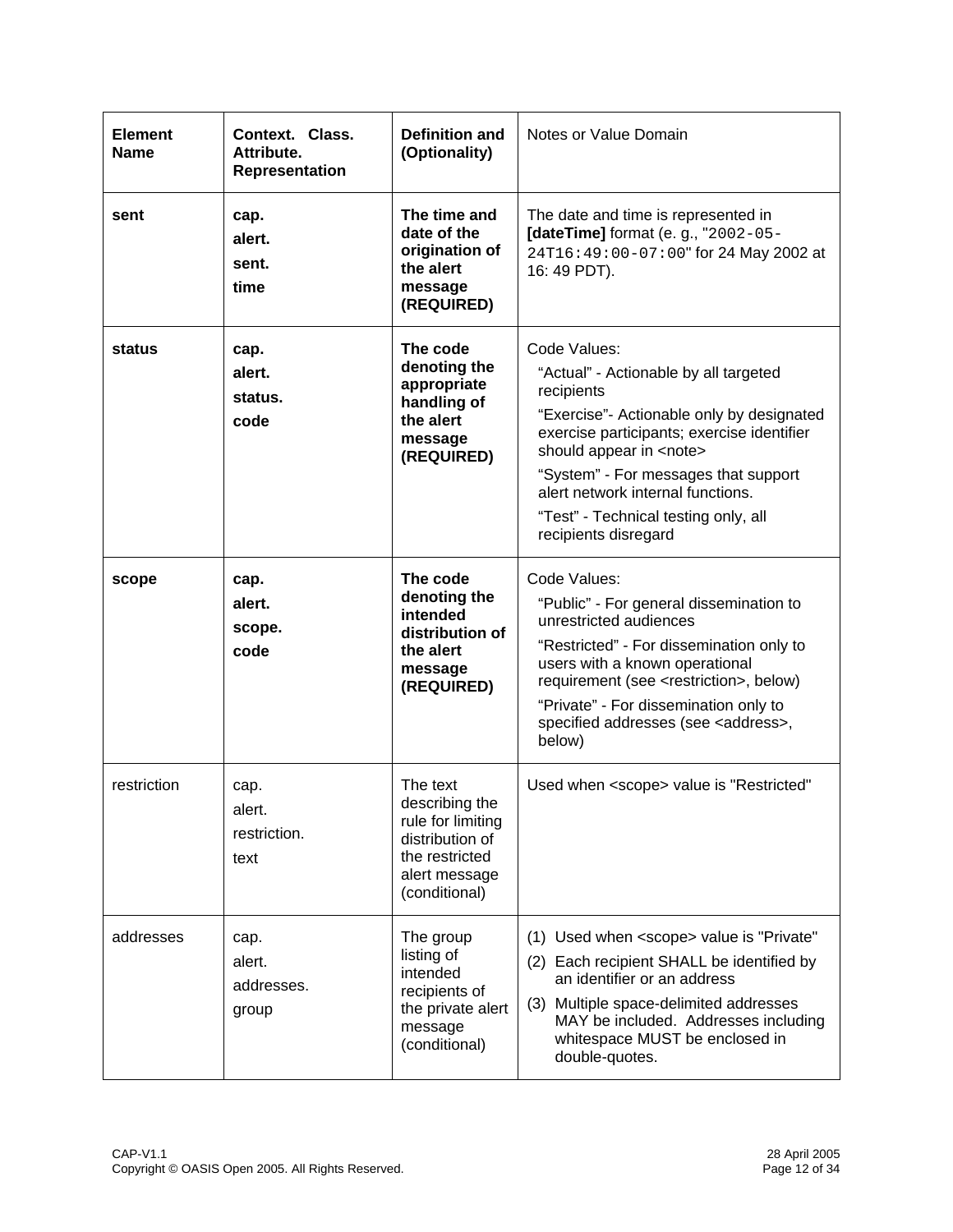| <b>Element</b><br><b>Name</b> | <b>Context. Class.</b><br>Attribute.<br>Representation | Definition and<br>(Optionality)                                                                                     | Notes or Value Domain                                                                                                                                                                                                                                                                                                                                                                                                                                                                                                                                            |
|-------------------------------|--------------------------------------------------------|---------------------------------------------------------------------------------------------------------------------|------------------------------------------------------------------------------------------------------------------------------------------------------------------------------------------------------------------------------------------------------------------------------------------------------------------------------------------------------------------------------------------------------------------------------------------------------------------------------------------------------------------------------------------------------------------|
| code                          | cap.<br>alert.<br>code                                 | The code<br>denoting the<br>special<br>handling of the<br>alert message<br>(OPTIONAL)                               | Any user-defined flag or special code used<br>to flag the alert message for special<br>handling.                                                                                                                                                                                                                                                                                                                                                                                                                                                                 |
| msgType                       | cap.<br>alert.<br>type.<br>code                        | The code<br>denoting the<br>nature of the<br>alert message<br>(REQUIRED)                                            | Code Values:<br>"Alert" - Initial information requiring<br>attention by targeted recipients<br>"Update" - Updates and supercedes the<br>earlier message(s) identified in<br><references><br/>"Cancel" - Cancels the earlier message(s)<br/>identified in <references><br/>"Ack" - Acknowledges receipt and<br/>acceptance of the message(s)) identified<br/>in <references><br/>"Error" indicates rejection of the<br/>message(s) identified in <references>;<br/>explanation SHOULD appear in <note></note></references></references></references></references> |
| note                          | cap.<br>alert.<br>note.<br>text                        | The text<br>describing the<br>purpose or<br>significance of<br>the alert<br>message<br>(OPTIONAL)                   | The message note is primarily intended for<br>use with Cancel and Error alert message<br>types.                                                                                                                                                                                                                                                                                                                                                                                                                                                                  |
| references                    | cap.<br>alert.<br>references.<br>group                 | The group<br>listing<br>identifying<br>earlier<br>message(s)<br>referenced by<br>the alert<br>message<br>(OPTIONAL) | (1) The extended message identifier(s) (in<br>the form sender, identifier, sent) of an<br>earlier CAP message or messages<br>referenced by this one.<br>(2) If multiple messages are referenced,<br>they SHALL be separated by<br>whitespace.                                                                                                                                                                                                                                                                                                                    |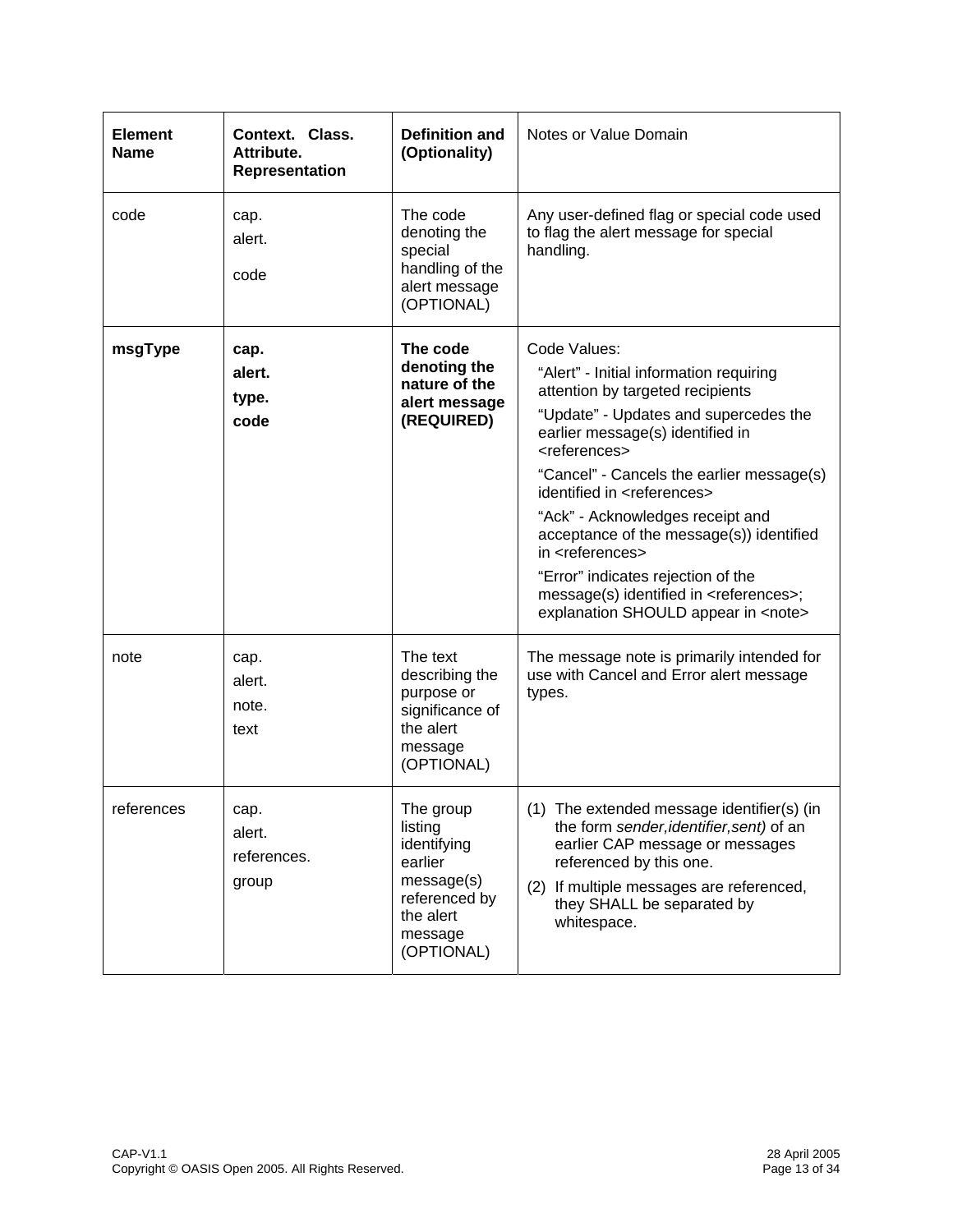| <b>Element</b><br><b>Name</b> | Context. Class.<br>Attribute.<br>Representation | <b>Definition and</b><br>(Optionality)                                                                             | Notes or Value Domain                                                                                                                                                                                                                                                                                                                                                                                                                                                                                                                                     |  |
|-------------------------------|-------------------------------------------------|--------------------------------------------------------------------------------------------------------------------|-----------------------------------------------------------------------------------------------------------------------------------------------------------------------------------------------------------------------------------------------------------------------------------------------------------------------------------------------------------------------------------------------------------------------------------------------------------------------------------------------------------------------------------------------------------|--|
| incidents                     | cap.<br>alert.<br>incidents.<br>group           | The group<br>listing naming<br>the referent<br>incident(s) of<br>the alert<br>message<br>(OPTIONAL)                | (1) Used to collate multiple messages<br>referring to different aspects of the<br>same incident<br>(2) If multiple incident identifiers are<br>referenced, they SHALL be separated<br>by whitespace. Incident names<br>including whitespace SHALL be<br>surrounded by double-quotes                                                                                                                                                                                                                                                                       |  |
|                               | 3.2.2 "info" Element and Sub-elements           |                                                                                                                    |                                                                                                                                                                                                                                                                                                                                                                                                                                                                                                                                                           |  |
| info                          | cap.<br>alertinfo.<br>info.<br>group            | The container<br>for all<br>component<br>parts of the info<br>sub-element of<br>the alert<br>message<br>(OPTIONAL) | (1) Multiple occurrences are permitted<br>within a single <alert>. If targeting of<br/>multiple "info" blocks in the same<br/>language overlaps, information in later<br/>blocks may expand but may not<br/>override the corresponding values in<br/>earlier ones. Each set of "info" blocks<br/>containing the same language identifier<br/>SHALL be treated as a separate<br/>sequence.<br/>(2) In addition to the specified sub-<br/>elements, MAY contain one or more<br/><resource> blocks and/or one or more<br/><area/> blocks.</resource></alert> |  |
| language                      | cap.<br>alertinfo.<br>language.<br>code         | The code<br>denoting the<br>language of the<br>info sub-<br>element of the<br>alert message<br>(OPTIONAL)          | (1) Code Values: Natural language<br>identifier per [RFC 3066].<br>(2) If not present, an implicit default value<br>of "en-US" SHALL be assumed.<br>(3) A null value in this element SHALL be<br>considered equivalent to "en-US."                                                                                                                                                                                                                                                                                                                        |  |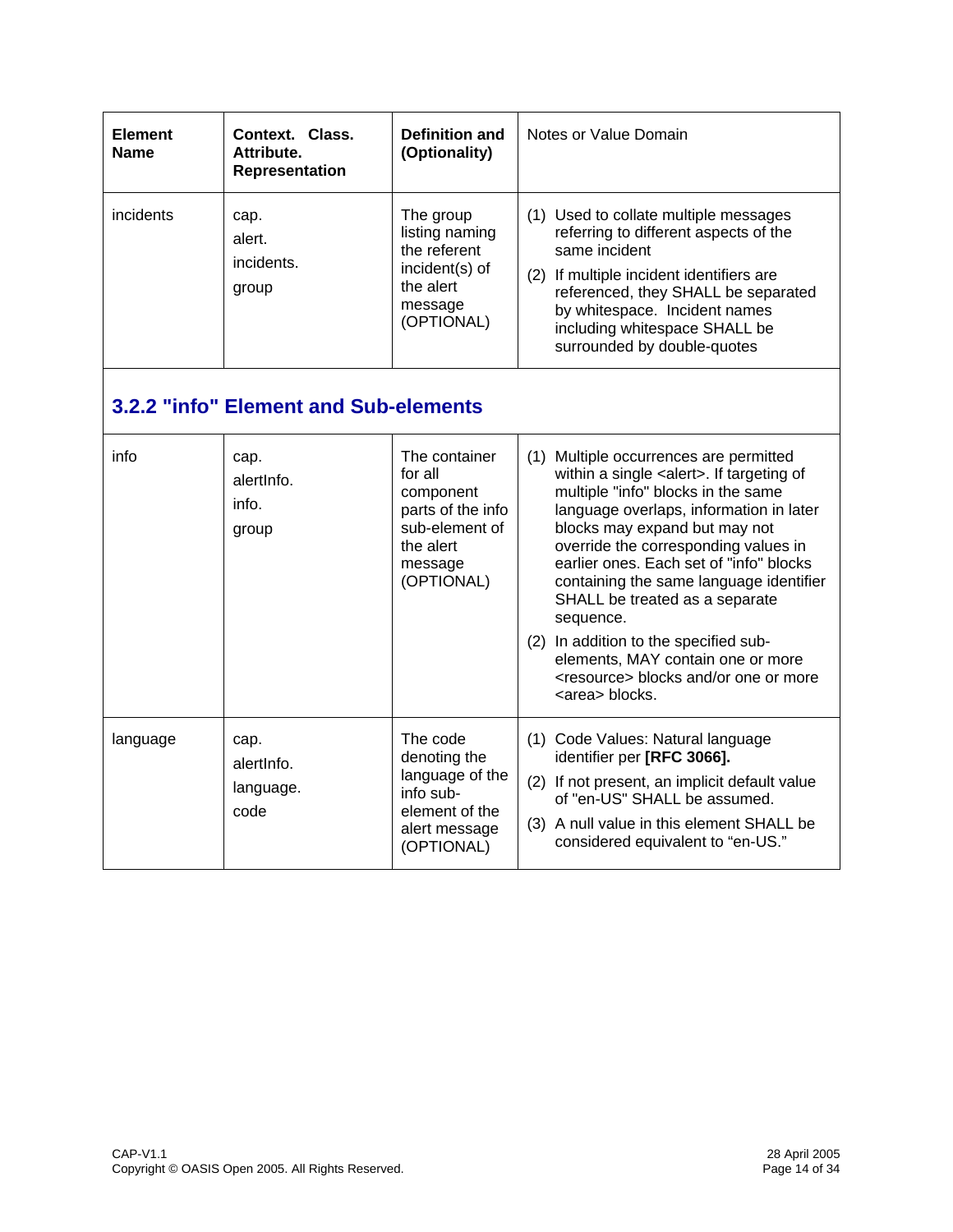| <b>Element</b><br><b>Name</b> | Context. Class.<br>Attribute.<br>Representation | <b>Definition and</b><br>(Optionality)                                                                | Notes or Value Domain                                                                                                                                                                                                                                                                                                                                                                                                                                                                                                                                                                                                                                                                                                                                    |
|-------------------------------|-------------------------------------------------|-------------------------------------------------------------------------------------------------------|----------------------------------------------------------------------------------------------------------------------------------------------------------------------------------------------------------------------------------------------------------------------------------------------------------------------------------------------------------------------------------------------------------------------------------------------------------------------------------------------------------------------------------------------------------------------------------------------------------------------------------------------------------------------------------------------------------------------------------------------------------|
| category                      | cap.<br>alertinfo.<br>category.<br>code         | The code<br>denoting the<br>category of<br>the subject<br>event of the<br>alert message<br>(REQUIRED) | (1) Code Values:<br>"Geo" - Geophysical (inc. landslide)<br>"Met" - Meteorological (inc. flood)<br>"Safety" - General emergency and public<br>safety<br>"Security" - Law enforcement, military,<br>homeland and local/private security<br>"Rescue" - Rescue and recovery<br>"Fire" - Fire suppression and rescue<br>"Health" - Medical and public health<br>"Env" - Pollution and other environmental<br>"Transport" - Public and private<br>transportation<br>"Infra" - Utility, telecommunication, other<br>non-transport infrastructure<br>"CBRNE" - Chemical, Biological,<br>Radiological, Nuclear or High-Yield<br>Explosive threat or attack<br>"Other" - Other events<br>(2) Multiple instances MAY occur within a<br>single <info> block.</info> |
| event                         | cap.<br>alertinfo.<br>event.<br>text            | The text<br>denoting the<br>type of the<br>subject event<br>of the alert<br>message<br>(REQUIRED)     |                                                                                                                                                                                                                                                                                                                                                                                                                                                                                                                                                                                                                                                                                                                                                          |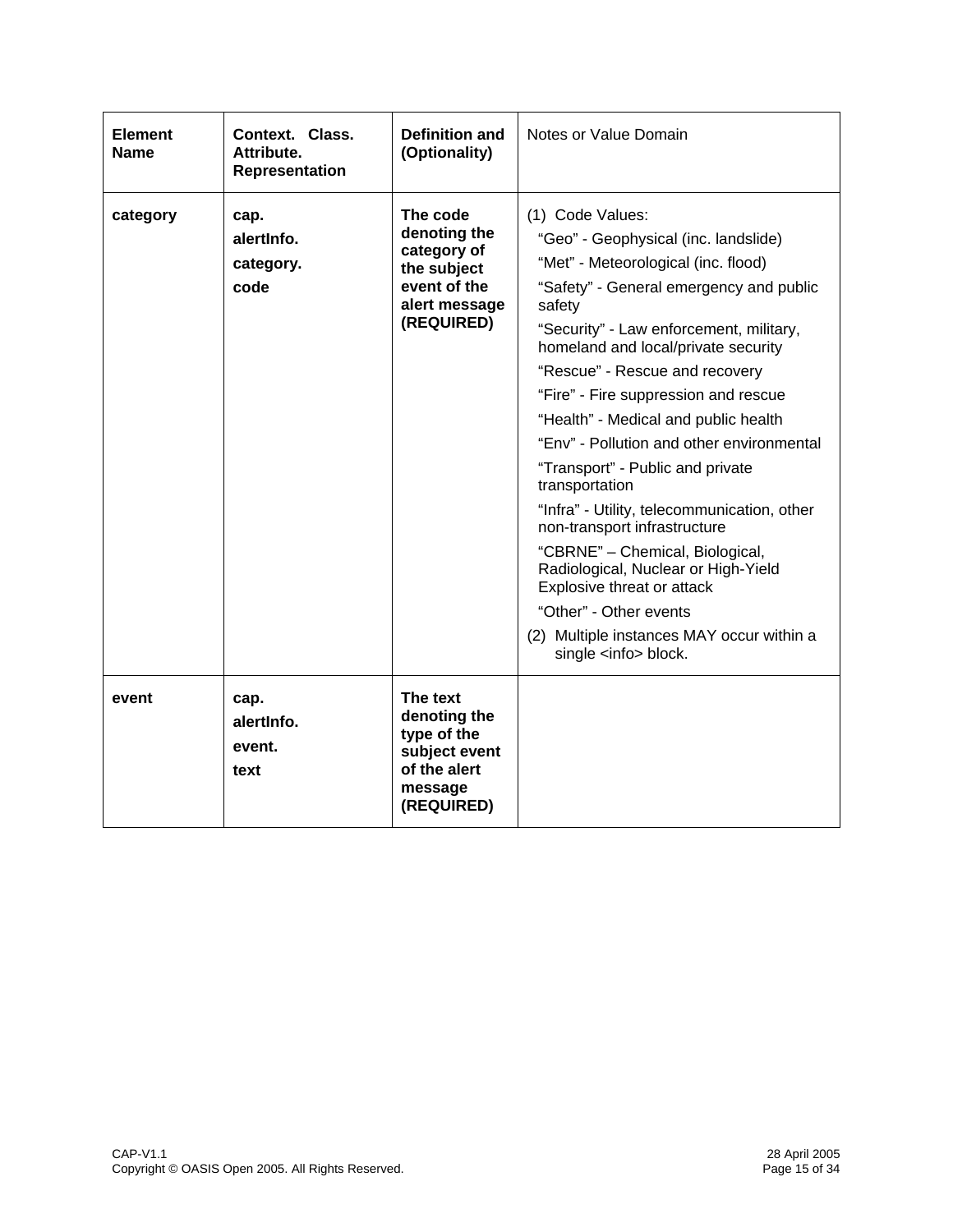| <b>Element</b><br>Name | Context. Class.<br>Attribute.<br>Representation | <b>Definition and</b><br>(Optionality)                                                                 | Notes or Value Domain                                                                                                                                                                                                                                                                                                                                                                                                                                                                                                                                                                                                                                                                             |
|------------------------|-------------------------------------------------|--------------------------------------------------------------------------------------------------------|---------------------------------------------------------------------------------------------------------------------------------------------------------------------------------------------------------------------------------------------------------------------------------------------------------------------------------------------------------------------------------------------------------------------------------------------------------------------------------------------------------------------------------------------------------------------------------------------------------------------------------------------------------------------------------------------------|
| responseType           | cap.<br>alertinfo.<br>responseType.<br>code     | The code<br>denoting the<br>type of action<br>recommended<br>for the target<br>audience.<br>(OPTIONAL) | (1) Code Values:<br>"Shelter" – Take shelter in place or per<br><instruction><br/>"Evacuate" - Relocate as instructed in the<br/><instruction><br/>"Prepare" - Make preparations per the<br/><instruction><br/>"Execute" - Execute a pre-planned activity<br/>identified in <instruction><br/>"Monitor" - Attend to information sources<br/>as described in <instruction><br/>"Assess" – Evaluate the information in this<br/>message. (This value SHOULD NOT be<br/>used in public warning applications.)<br/>"None" - No action recommended<br/>(2) Multiple instances MAY occur within a<br/>single <info> block.</info></instruction></instruction></instruction></instruction></instruction> |
| urgency                | cap.<br>alertinfo.<br>urgency.<br>code          | The code<br>denoting the<br>urgency of the<br>subject event<br>of the alert<br>message<br>(REQUIRED)   | (1) The "urgency", "severity", and "certainty"<br>elements collectively distinguish less<br>emphatic from more emphatic messages.<br>(2) Code Values:<br>"Immediate" - Responsive action<br>SHOULD be taken immediately<br>"Expected" - Responsive action SHOULD<br>be taken soon (within next hour)<br>"Future" - Responsive action SHOULD be<br>taken in the near future<br>"Past" - Responsive action is no longer<br>required<br>"Unknown" - Urgency not known                                                                                                                                                                                                                                |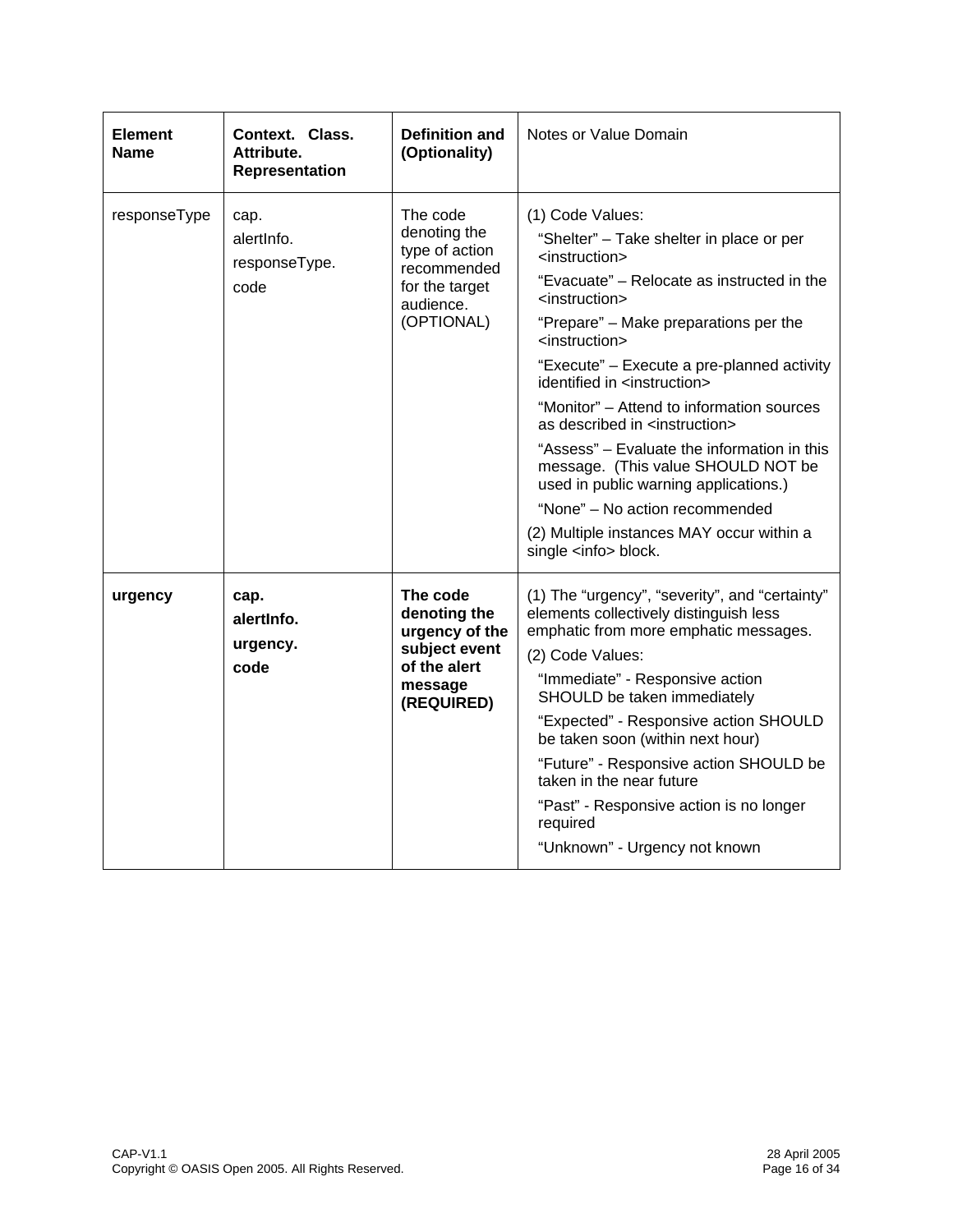| <b>Element</b><br><b>Name</b> | Context. Class.<br>Attribute.<br>Representation | <b>Definition and</b><br>(Optionality)                                                                 | Notes or Value Domain                                                                                                                                                                                                                                                                                                                                                                                                                                                                                                                                      |
|-------------------------------|-------------------------------------------------|--------------------------------------------------------------------------------------------------------|------------------------------------------------------------------------------------------------------------------------------------------------------------------------------------------------------------------------------------------------------------------------------------------------------------------------------------------------------------------------------------------------------------------------------------------------------------------------------------------------------------------------------------------------------------|
| severity                      | cap.<br>alertinfo.<br>severity.<br>code         | The code<br>denoting the<br>severity of the<br>subject event<br>of the alert<br>message<br>(REQUIRED)  | (1) The "urgency", "severity", and "certainty"<br>elements collectively distinguish less<br>emphatic from more emphatic messages.<br>(2) Code Values:<br>"Extreme" - Extraordinary threat to life or<br>property<br>"Severe" - Significant threat to life or<br>property<br>"Moderate" - Possible threat to life or<br>property<br>"Minor" - Minimal threat to life or property<br>"Unknown" - Severity unknown                                                                                                                                            |
| certainty                     | cap.<br>alertinfo.<br>certainty.<br>code        | The code<br>denoting the<br>certainty of<br>the subject<br>event of the<br>alert message<br>(REQUIRED) | (1) The "urgency", "severity", and "certainty"<br>elements collectively distinguish less<br>emphatic from more emphatic messages.<br>(2) Code Values:<br>"Observed" - Determined to have<br>occurred or to be ongoing.<br>"Likely" - Likely ( $p > -50\%$ )<br>"Possible" - Possible but not likely ( $p \leq$<br>$-50%$<br>"Unlikely" - Not expected to occur ( $p \sim 0$ )<br>"Unknown" - Certainty unknown<br>(3) For backward compatibility with CAP<br>1.0, the deprecated value of "Very Likely"<br>SHOULD be treated as equivalent to<br>"Likely." |
| audience                      | cap.<br>alertInfo.<br>audience.<br>text         | The text<br>describing the<br>intended<br>audience of the<br>alert message<br>(OPTIONAL)               |                                                                                                                                                                                                                                                                                                                                                                                                                                                                                                                                                            |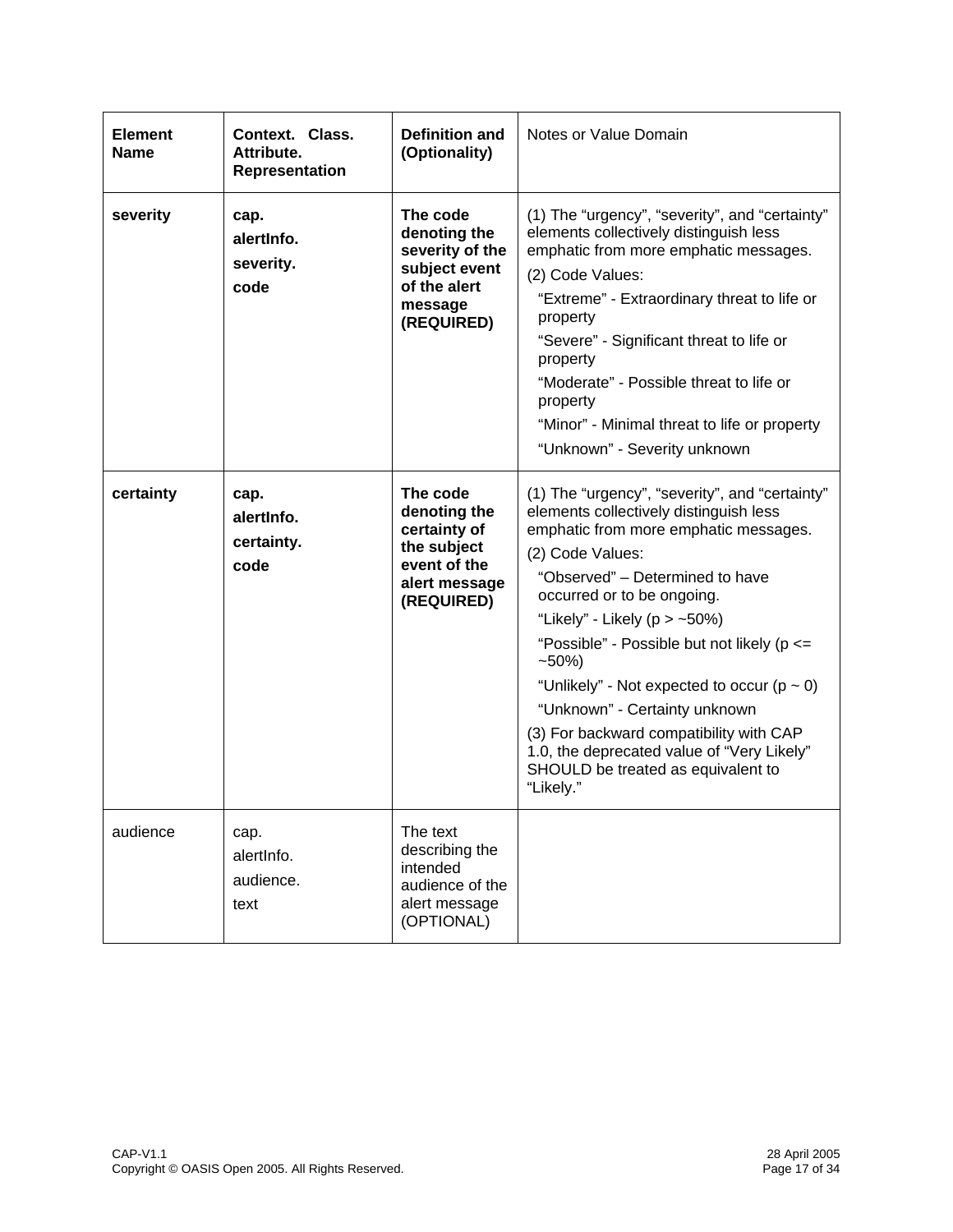| <b>Element</b><br><b>Name</b> | Context. Class.<br>Attribute.<br>Representation | <b>Definition and</b><br>(Optionality)                                                                    | Notes or Value Domain                                                                                                                                                                                                                                                                                                                                                                                                                                                                                                                                                                                                                               |
|-------------------------------|-------------------------------------------------|-----------------------------------------------------------------------------------------------------------|-----------------------------------------------------------------------------------------------------------------------------------------------------------------------------------------------------------------------------------------------------------------------------------------------------------------------------------------------------------------------------------------------------------------------------------------------------------------------------------------------------------------------------------------------------------------------------------------------------------------------------------------------------|
| eventCode                     | cap.<br>alertInfo.<br>event.<br>code            | A system-<br>specific code<br>identifying the<br>event type of<br>the alert<br>message<br>(OPTIONAL)      | (1) Any system-specific code for event<br>typing, in the form:<br><eventcode><br/><valuename>valueName</valuename><br/><value>value</value><br/></eventcode><br>where the content of "valueName" is a user-<br>assigned string designating the domain of<br>the code, and the content of "value" is a<br>string (which may represent a number)<br>denoting the value itself (e.g., valueName<br>="SAME" and value="CEM").<br>(2) Values of "valueName" that are<br>acronyms SHOULD be represented in all<br>capital letters without periods (e.g., SAME,<br>FIPS, ZIP).<br>(3) Multiple instances MAY occur within a<br>single <info> block.</info> |
| effective                     | cap.<br>alertInfo.<br>effective.<br>time        | The effective<br>time of the<br>information of<br>the alert<br>message<br>(OPTIONAL)                      | (1) The date and time is represented in<br>[dateTime] format (e. g., "2002-05-<br>24T16:49:00-07:00" for 24 May 2002 at<br>16: 49 PDT).<br>(2) If this item is not included, the effective<br>time SHALL be assumed to be the same as<br>in <sent>.</sent>                                                                                                                                                                                                                                                                                                                                                                                          |
| onset                         | cap.<br>alertInfo.<br>onset.<br>time            | The expected<br>time of the<br>beginning of<br>the subject<br>event of the<br>alert message<br>(OPTIONAL) | The date and time is represented in<br>[dateTime] format (e. g., "2002-05-<br>24T16:49:00-07:00" for 24 May 2002 at<br>16: 49 PDT).                                                                                                                                                                                                                                                                                                                                                                                                                                                                                                                 |
| expires                       | cap.<br>alertinfo.<br>expires.<br>time          | The expiry time<br>of the<br>information of<br>the alert<br>message<br>(OPTIONAL)                         | (1) The date and time is represented in<br>[dateTime] format (e. g., "2002-05-<br>24T16:49:00-07:00" for 24 May 2002 at<br>16:49 PDT).<br>(2) If this item is not provided, each<br>recipient is free to set its own policy as to<br>when the message is no longer in effect.                                                                                                                                                                                                                                                                                                                                                                       |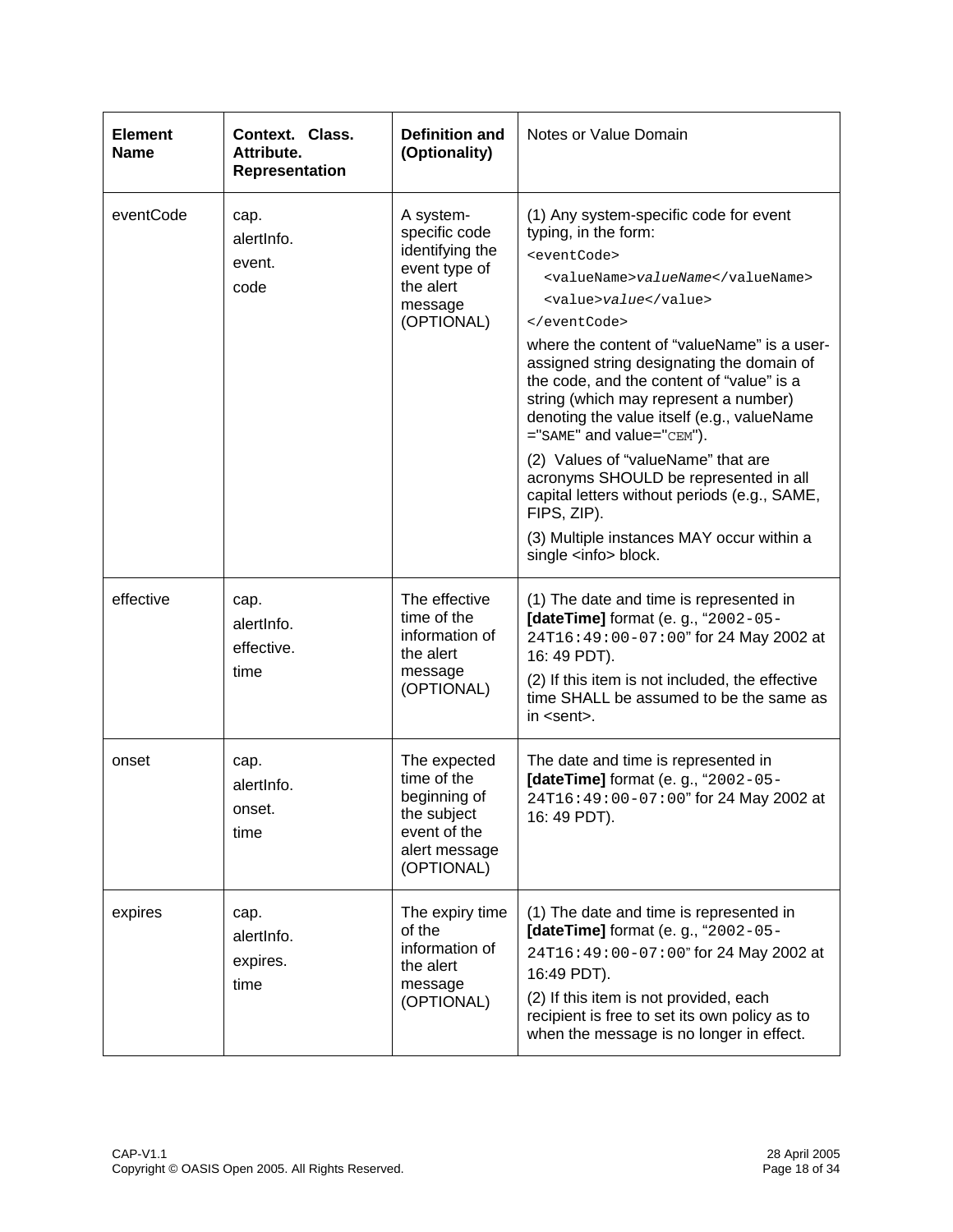| <b>Element</b><br>Name | Context. Class.<br>Attribute.<br>Representation | <b>Definition and</b><br>(Optionality)                                                                                       | Notes or Value Domain                                                                                                                                                                                                                                                                                    |
|------------------------|-------------------------------------------------|------------------------------------------------------------------------------------------------------------------------------|----------------------------------------------------------------------------------------------------------------------------------------------------------------------------------------------------------------------------------------------------------------------------------------------------------|
| senderName             | cap.<br>alertInfo.<br>sender.<br>name           | The text<br>naming the<br>originator of the<br>alert message<br>(OPTIONAL)                                                   | The human-readable name of the agency or<br>authority issuing this alert.                                                                                                                                                                                                                                |
| headline               | cap.<br>alertinfo.<br>headline.<br>text         | The text<br>headline of the<br>alert message<br>(OPTIONAL)                                                                   | A brief human-readable headline. Note that<br>some displays (for example, short<br>messaging service devices) may only<br>present this headline; it SHOULD be made<br>as direct and actionable as possible while<br>remaining short. 160 characters MAY be a<br>useful target limit for headline length. |
| description            | cap.<br>alertInfo.<br>description.<br>text      | The text<br>describing the<br>subject event<br>of the alert<br>message<br>(OPTIONAL)                                         | An extended human readable description of<br>the hazard or event that occasioned this<br>message.                                                                                                                                                                                                        |
| instruction            | cap.<br>alertInfo.<br>instruction.<br>text      | The text<br>describing the<br>recommended<br>action to be<br>taken by<br>recipients of<br>the alert<br>message<br>(OPTIONAL) | An extended human readable instruction to<br>targeted recipients. (If different instructions<br>are intended for different recipients, they<br>should be represented by use of multiple<br><info> blocks.)</info>                                                                                        |
| web                    | cap<br>alertInfo.<br>information.<br>identifier | the hyperlink<br>associating<br>additional<br>information<br>with the alert<br>message<br>(OPTIONAL)                         | The identifier of   A full, absolute URI for an HTML page or<br>other text resource with additional or<br>reference information regarding this alert                                                                                                                                                     |
| contact                | cap.<br>alertInfo.<br>contact.<br>text          | The text<br>describing the<br>contact for<br>follow-up and<br>confirmation of<br>the alert<br>message<br>(OPTIONAL)          |                                                                                                                                                                                                                                                                                                          |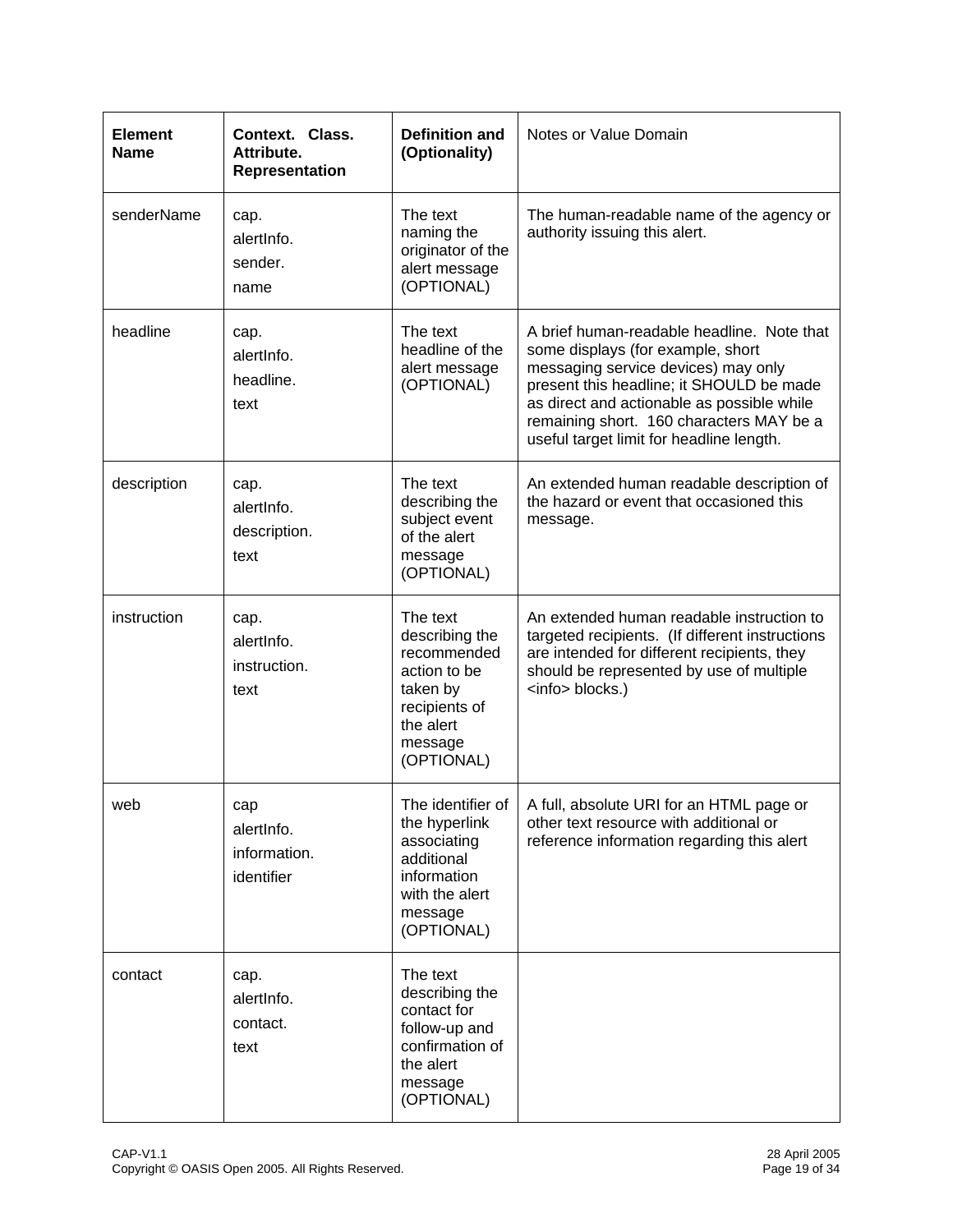| <b>Element</b><br><b>Name</b> | Context. Class.<br>Attribute.<br>Representation | Definition and<br>(Optionality)                                                                           | Notes or Value Domain                                                                                                                                                                                                                                                                                                                                                                                                                                                                                                                                                                                                                  |
|-------------------------------|-------------------------------------------------|-----------------------------------------------------------------------------------------------------------|----------------------------------------------------------------------------------------------------------------------------------------------------------------------------------------------------------------------------------------------------------------------------------------------------------------------------------------------------------------------------------------------------------------------------------------------------------------------------------------------------------------------------------------------------------------------------------------------------------------------------------------|
| parameter                     | cap.<br>alertinfo.<br>parameter.<br>group       | A system-<br>specific<br>additional<br>parameter<br>associated with<br>the alert<br>message<br>(OPTIONAL) | (1) Any system-specific datum, in the form:<br><parameter><br/><valuename>valueName</valuename><br/><value>value</value><br/></parameter><br>where the content of "valueName" is a<br>user-assigned string designating the<br>domain of the code, and the content of<br>"value" is a string (which may represent a<br>number) denoting the value itself (e.g.,<br>valueName =" $SAME"$ and value=" $CIV".$ )<br>(2) Values of "valueName" that are<br>acronyms SHOULD be represented in all<br>capital letters without periods (e.g., SAME,<br>FIPS, ZIP).<br>(3) Multiple instances MAY occur within a<br>single <info> block.</info> |

# **3.2.3 "resource" Element and Sub-elements**

| resource            | cap<br>alertInfoResource.<br>resource.<br>group       | The container<br>for all<br>component<br>parts of the<br>resource sub-<br>element of the<br>info sub-<br>element of the<br>alert element<br>(OPTIONAL) | (1) Refers to an additional file with<br>supplemental information related to this<br><info> element; e.g., an image or audio file<br/>(2) Multiple occurrences MAY occur within a<br/>single <info> block</info></info> |
|---------------------|-------------------------------------------------------|--------------------------------------------------------------------------------------------------------------------------------------------------------|-------------------------------------------------------------------------------------------------------------------------------------------------------------------------------------------------------------------------|
| <b>resourceDesc</b> | cap.<br>alertInfoResource.<br>resourceDesc.<br>text   | The text<br>describing the<br>type and<br>content of the<br>resource file<br>(REQUIRED)                                                                | The human-readable text describing the<br>content and kind, such as "map" or "photo,"<br>of the resource file.                                                                                                          |
| mimeType            | cap.<br>alertInfoResource.<br>mimeType.<br>identifier | The identifier of<br>the MIME<br>content type<br>and sub-type<br>describing the<br>resource file<br>(OPTIONAL)                                         | MIME content type and sub-type as<br>described in [RFC 2046]. (As of this<br>document, the current IANA registered<br>MIME types are listed at<br>http://www.iana.org/assignments/media-<br>types/)                     |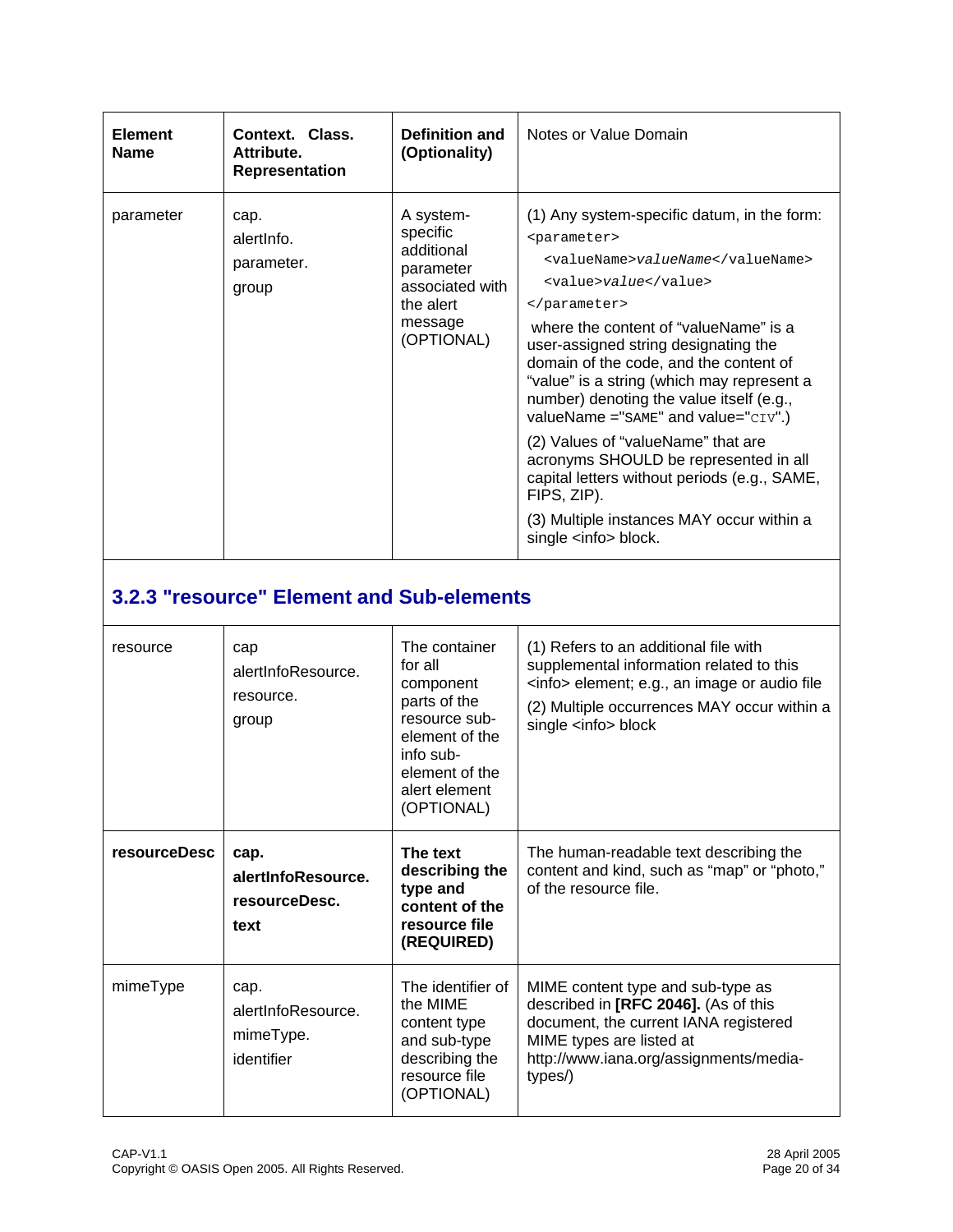| <b>Element</b><br><b>Name</b> | Context. Class.<br>Attribute.<br>Representation                                                                                  | <b>Definition and</b><br>(Optionality)                                                                            | Notes or Value Domain                                                                                                                                                                                                                                                                                                                                                                                                                                                                                                                                                                                                                                                                                                                                                                                                                                                                                   |
|-------------------------------|----------------------------------------------------------------------------------------------------------------------------------|-------------------------------------------------------------------------------------------------------------------|---------------------------------------------------------------------------------------------------------------------------------------------------------------------------------------------------------------------------------------------------------------------------------------------------------------------------------------------------------------------------------------------------------------------------------------------------------------------------------------------------------------------------------------------------------------------------------------------------------------------------------------------------------------------------------------------------------------------------------------------------------------------------------------------------------------------------------------------------------------------------------------------------------|
| size                          | cap.<br>alertInfoResource.<br>size.<br>integer                                                                                   | The integer<br>indicating the<br>size of the<br>resource file<br>(OPTIONAL)                                       | Approximate size of the resource file in<br>bytes.                                                                                                                                                                                                                                                                                                                                                                                                                                                                                                                                                                                                                                                                                                                                                                                                                                                      |
| uri                           | The identifier of<br>cap.<br>the hyperlink<br>alertInfoResource.<br>for the<br>uri.<br>resource file<br>(OPTIONAL)<br>identifier |                                                                                                                   | A full absolute URI, typically a Uniform<br>Resource Locator that can be used to<br>retrieve the resource over the Internet<br><b>OR</b><br>a relative URI to name the content of a<br><derefuri> element if one is present in this<br/>resource block.</derefuri>                                                                                                                                                                                                                                                                                                                                                                                                                                                                                                                                                                                                                                      |
| derefUri                      | cap<br>alertInfoResource.<br>derefUri.<br>data                                                                                   | The base-64<br>encoded data<br>content of the<br>resource file<br>(CONDITIONAL)                                   | (1) MAY be used either with or instead of<br>the <uri> element in messages transmitted<br/>over one-way (e.g., broadcast) data links<br/>where retrieval of a resource via a URI is<br/>not feasible.<br/>(2) Clients intended for use with one-way<br/>data links MUST support this element.<br/>(3) This element MUST NOT be used<br/>unless the sender is certain that all direct<br/>clients are capable of processing it.<br/>(4) If messages including this element are<br/>forwarded onto a two-way network, the<br/>forwarder MUST strip the <derefuri><br/>element and SHOULD extract the file<br/>contents and provide a <uri> link to a<br/>retrievable version of the file.<br/>(5) Providers of one-way data links MAY<br/>enforce additional restrictions on the use of<br/>this element, including message-size limits<br/>and restrictions regarding file types.</uri></derefuri></uri> |
| digest                        | cap.<br>alertInfoResource.<br>digest.<br>code                                                                                    | The code<br>representing<br>the digital<br>digest ("hash")<br>computed from<br>the resource<br>file<br>(OPTIONAL) | Calculated using the Secure Hash<br>Algorithm (SHA-1) per [FIPS 180-2]                                                                                                                                                                                                                                                                                                                                                                                                                                                                                                                                                                                                                                                                                                                                                                                                                                  |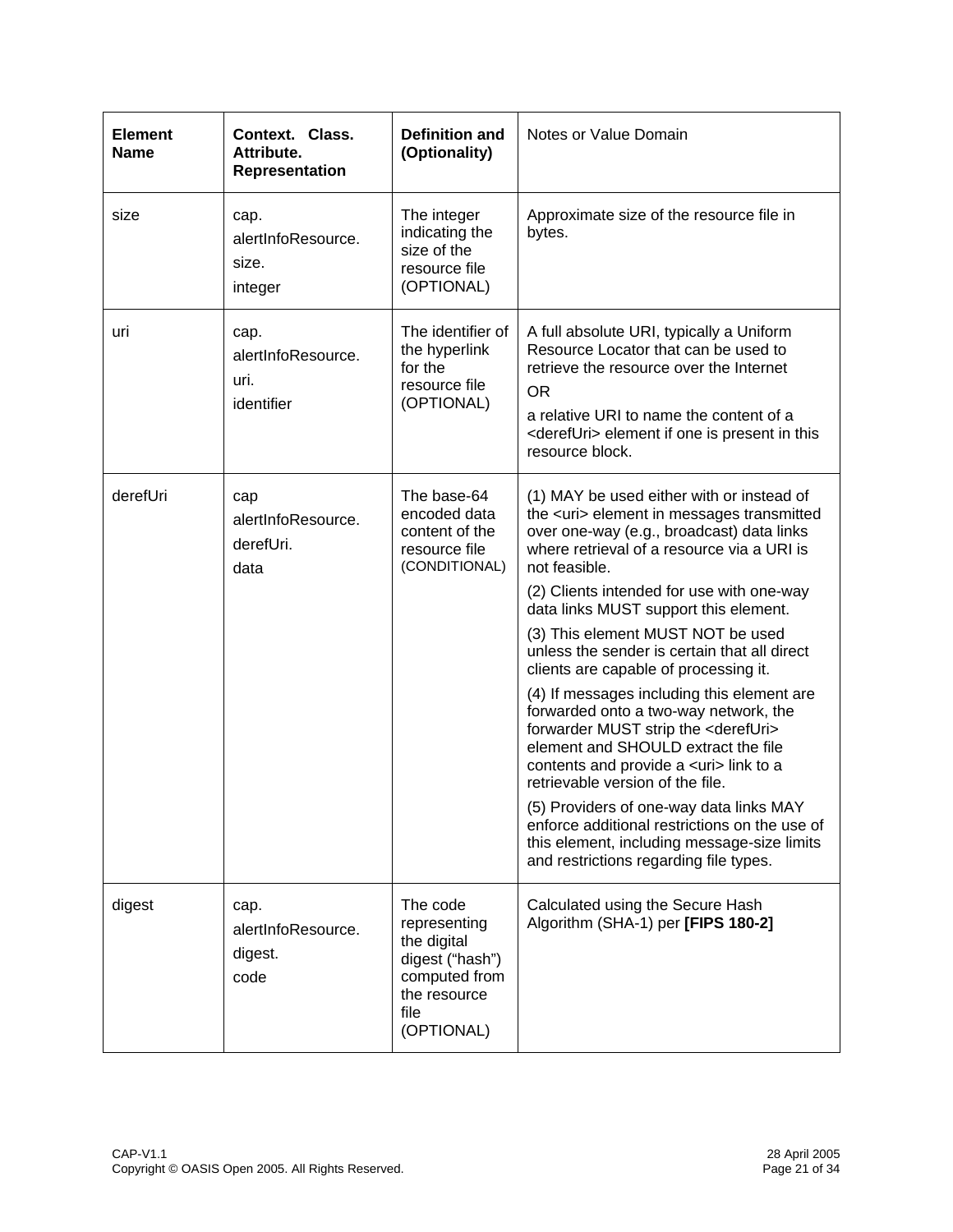| <b>Element</b><br><b>Name</b> | Context. Class.<br>Attribute.<br>Representation | <b>Definition and</b><br>(Optionality)                                                                                                             | Notes or Value Domain                                                                                                                                                                                                                                                                                                                                                                                                                                                                     |
|-------------------------------|-------------------------------------------------|----------------------------------------------------------------------------------------------------------------------------------------------------|-------------------------------------------------------------------------------------------------------------------------------------------------------------------------------------------------------------------------------------------------------------------------------------------------------------------------------------------------------------------------------------------------------------------------------------------------------------------------------------------|
|                               | 3.2.4 "area" Element and Sub-elements           |                                                                                                                                                    |                                                                                                                                                                                                                                                                                                                                                                                                                                                                                           |
| area                          | cap.<br>alertInfoArea.<br>area.<br>group        | The container<br>for all<br>component<br>parts of the<br>area sub-<br>element of the<br>info sub-<br>element of the<br>alert message<br>(OPTIONAL) | (1) Multiple occurrences permitted, in which<br>case the target area for the <info> block is<br/>the union of all the included <area/> blocks.<br/>(2) MAY contain one or multiple instances<br/>of <polygon>, <circle> or <geocode>. If<br/>multiple <polygon>, <circle> or <geocode><br/>elements are included, the area described<br/>by this <area/> is the union of those<br/>represented by the included elements.</geocode></circle></polygon></geocode></circle></polygon></info> |
| areaDesc                      | cap.<br>alertInfoArea.<br>area.<br>text         | The text<br>describing the<br>affected area<br>of the alert<br>message<br>(REQUIRED)                                                               | A text description of the affected area.                                                                                                                                                                                                                                                                                                                                                                                                                                                  |
| polygon                       | cap.<br>alertInfoArea.<br>polygon.<br>group     | The paired<br>values of points<br>defining a<br>polygon that<br>delineates the<br>affected area of<br>the alert<br>message<br>(OPTIONAL)           | (1) Code Values: The geographic polygon is<br>represented by a whitespace-delimited list<br>of [WGS 84] coordinate pairs. (See WGS-<br>84 Note at end of this section.)<br>(2) The first and last pairs of coordinates<br>MUST be the same.<br>(3) See Coordinate Precision Note at end of<br>this section.<br>(4) Multiple instances MAY occur within an<br><area/> .                                                                                                                    |
| circle                        | cap.<br>alertInfoArea.<br>circle.<br>group      | The paired<br>values of a<br>point and<br>radius<br>delineating the<br>affected area of<br>the alert<br>message<br>(OPTIONAL)                      | (1) Code Values: The circular area is<br>represented by a central point given as a<br>[WGS-84] coordinates pair followed by a<br>space character and a radius value in<br>kilometers. (See WGS-84 Note at end of<br>this section.)<br>(2) See Coordinate Precision Note at end of<br>this section.<br>(3) Multiple instances MAY occur within an<br><area/> .                                                                                                                             |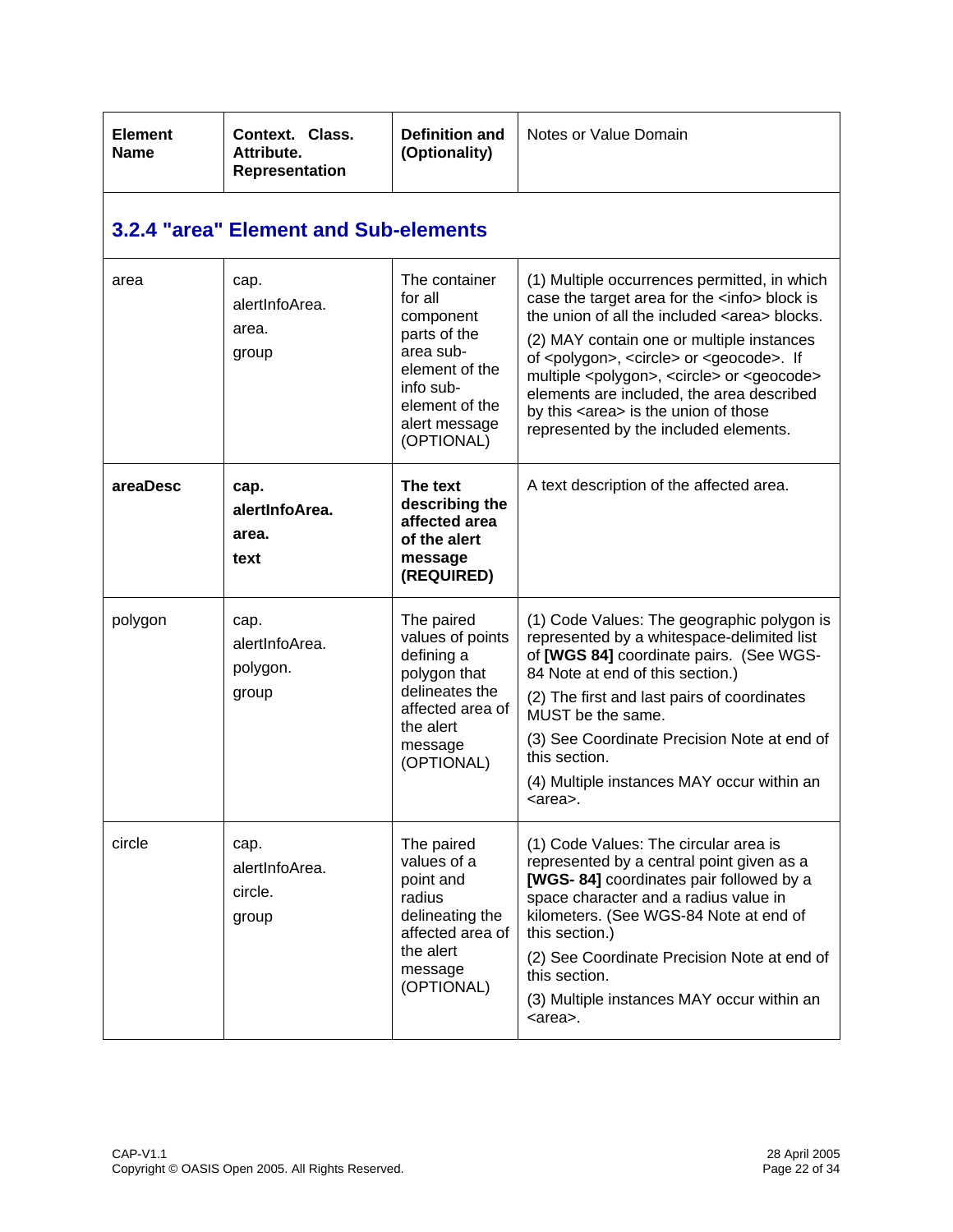| <b>Element</b><br>Name | Context. Class.<br>Attribute.<br>Representation | <b>Definition and</b><br>(Optionality)                                                                  | Notes or Value Domain                                                                                                                                                                                                                                                                                                                                                                                                                                                                                                                                                                                                                                                                                                                                                                                                                                                                                                                                                                                                                                          |
|------------------------|-------------------------------------------------|---------------------------------------------------------------------------------------------------------|----------------------------------------------------------------------------------------------------------------------------------------------------------------------------------------------------------------------------------------------------------------------------------------------------------------------------------------------------------------------------------------------------------------------------------------------------------------------------------------------------------------------------------------------------------------------------------------------------------------------------------------------------------------------------------------------------------------------------------------------------------------------------------------------------------------------------------------------------------------------------------------------------------------------------------------------------------------------------------------------------------------------------------------------------------------|
| geocode                | cap.<br>alertInfoArea.<br>geocode.<br>code      | The geographic<br>code<br>delineating the<br>affected area of<br>the alert<br>message<br>(OPTIONAL)     | (1) Any geographically-based code to<br>describe message target area:<br><parameter><br/><valuename>valueName</valuename><br/><value>value</value><br/></parameter><br>where the content of "valueName" is a user-<br>assigned string designating the domain of<br>the code, and the content of "value" is a<br>string (which may represent a number)<br>denoting the value itself (e.g., valueName<br>$=$ "SAME" and value="006113").<br>(2) Values of "valueName" that are<br>acronyms SHOULD be represented in all<br>capital letters without periods (e.g., SAME,<br>FIPS, ZIP).<br>(3) Multiple instances MAY occur within a<br>single <info> block.<br/>(4) This element is primarily for compatibility<br/>with other systems. Use of this element<br/>presumes knowledge of the coding system<br/>on the part of recipients; therefore, for<br/>interoperability, it SHOULD be used in<br/>concert with an equivalent description in the<br/>more universally understood <polygon> and<br/><circle> forms whenever possible.</circle></polygon></info> |
| altitude               | cap.<br>alertInfoArea.<br>altitude.<br>quantity | The specific or<br>minimum<br>altitude of the<br>affected area of<br>the alert<br>message<br>(OPTIONAL) | (1) If used with the <ceiling> element this<br/>value is the lower limit of a range.<br/>Otherwise, this value specifies a specific<br/>altitude.<br/>(2) The altitude measure is in feet above<br/>mean sea level per the [WGS- 84] datum.</ceiling>                                                                                                                                                                                                                                                                                                                                                                                                                                                                                                                                                                                                                                                                                                                                                                                                          |
| ceiling                | cap.<br>alertInfoArea.<br>ceiling.<br>quantity  | The maximum<br>altitude of the<br>affected area of<br>the alert<br>message<br>(conditional)             | (1) MUST NOT be used except in<br>combination with the <altitude> element<br/>(2) The ceiling measure is in feet above<br/>mean sea level per the [WGS- 84] datum.</altitude>                                                                                                                                                                                                                                                                                                                                                                                                                                                                                                                                                                                                                                                                                                                                                                                                                                                                                  |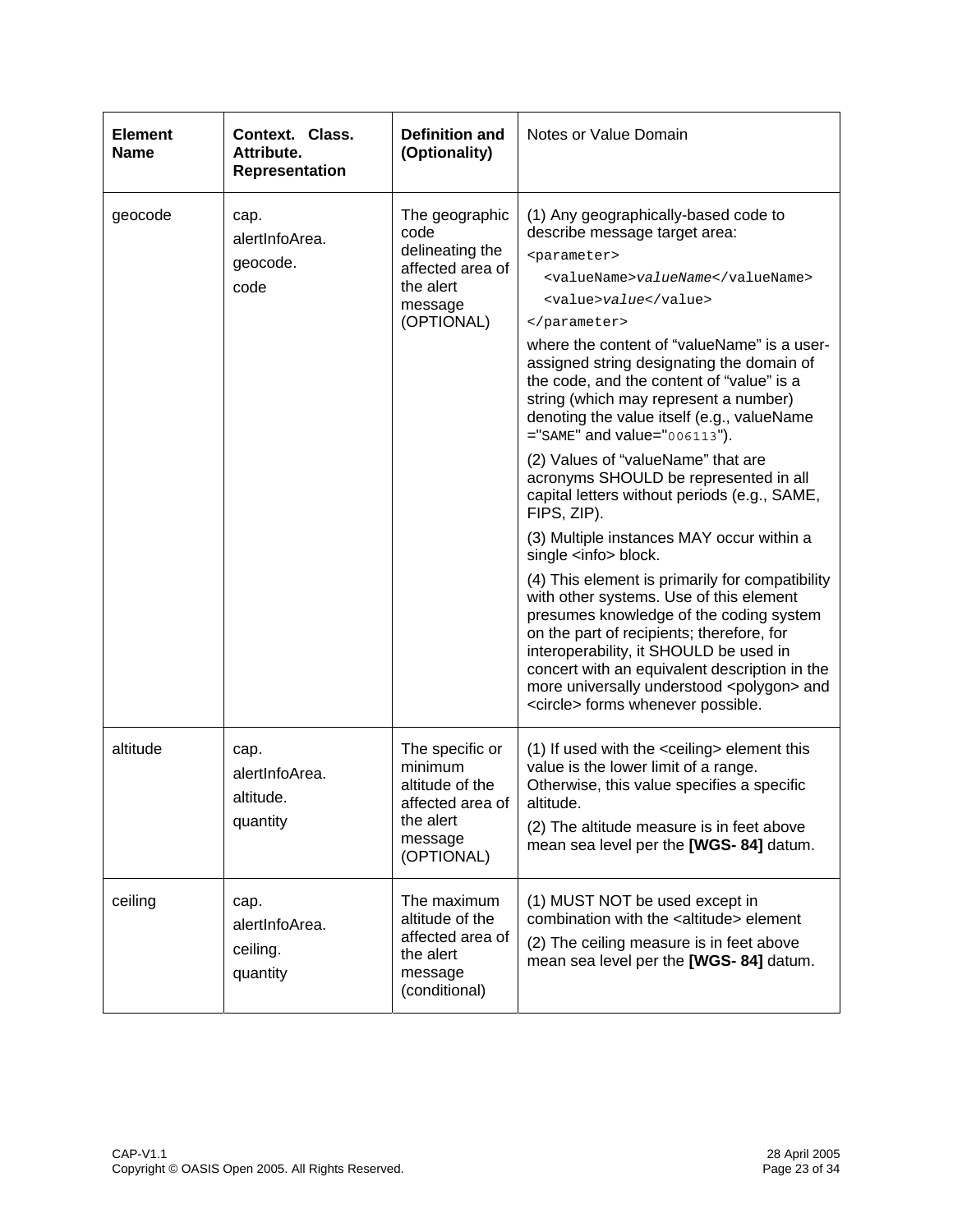### 220 **3.3 Implementation Notes**

#### 221 **3.3.1 WGS-84 Note**

222 Geographic locations in CAP are defined using **[WGS 84]** (World Geodetic System 1984), equivalent to 223 EPSG (European Petroleum Survey Group) code 4326 (2 dimensions). CAP does not assign 224 responsibilities for coordinate transformations from and to other Spatial Reference Systems. See section

225 1.5 Terminology for the format of coordinate pairs within CAP elements.

#### 226 **3.3.2 Security Note**

- 227 Because CAP is an XML-based format, existing XML security mechanisms can be used to secure and 228 authenticate its content. While these mechanisms are available to secure CAP Alert Messages, they 229 should not be used indiscriminately.
- 230 Note that this section adds two tags to CAP by reference. These are: "Signature and "EncryptedData".
- 231 Both elements are children of the <alert> element and are optional. If the "EncryptedData" element
- 232 exists, no other elements will be visible until after the message is decrypted. This makes the minimal
- 233 CAP message an alert element which encloses an EncryptedData element. The maximal CAP message,
- 234 if an EncryptedData element is present is an <alert> element enclosing a single EncryptedData element
- 235 and a single Signature element.

#### 236 **3.3.2.1 Digital Signatures**

237 The alert element of a CAP Alert Message MAY have an Enveloped Signature, as described by XML-

- 238 Signature and Syntax Processing **[XMLSIG]**. Other XML signature mechanisms MUST NOT be used in 239 CAP Alert Messages.
- 240 Processors MUST NOT reject a CAP Alert Message containing such a signature simply because they are 241 not capable of verifying it; they MUST continue processing and MAY inform the user of their failure to 242 validate the signature.
- 243 In other words, the presence of an element with the namespace URI **[XMLSIG]** and a local name of
- 244 "Signature" as a child of the alert element must not cause a processor to fail merely because of its 245 presence.

#### 246 **3.3.2.2 Encryption**

247 The alert element of a CAP Alert Message MAY be encrypted, using the mechanisms described by XML 248 Encryption Syntax and Processing **[XMLENC]**. Other XML encryption mechanisms MUST NOT be used 249 in CAP Alert Messages; however, transport-layer encryption mechanisms may be used independently of 250 this requirement.

# 251 **3.4 XML Schema**

```
252 
       \langle?xml version = "1.0" encoding = "UTF-8"?>
254 <!--Generated by Turbo XML 2.4.1.100. Conforms to w3c http://www.w3.org/2001/XMLSchema-->
```

```
255 <schema xmlns = "http://www.w3.org/2001/XMLSchema" <schema xmlns = "http://www.w3.org/2001/XMLSchema" <br/>targetNamespace = "http://www.incident.com/cap/1.1"
              257 xmlns:cap = "http://www.incident.com/cap/1.1" 
258 xmlns:xs = "http://www.w3.org/2001/XMLSchema" 
259 elementFormDefault = "qualified" 
              260 attributeFormDefault = "unqualified"> 
             261 <element name = "alert"> 
               262 <annotation> 
                   263 <documentation>CAP Alert Message (version 1.1)</documentation> 
               </annotation>
               <complexType>
                  266 <sequence> 
                     267 <element name = "identifier" type = "string"/> 
                     268<element name = "sender" type = "string"/> 269 <element name = "sent" type = "dateTime"/> 
                     <element name = "status">
                        271 <simpleType> 
                           <restriction base = "string">
```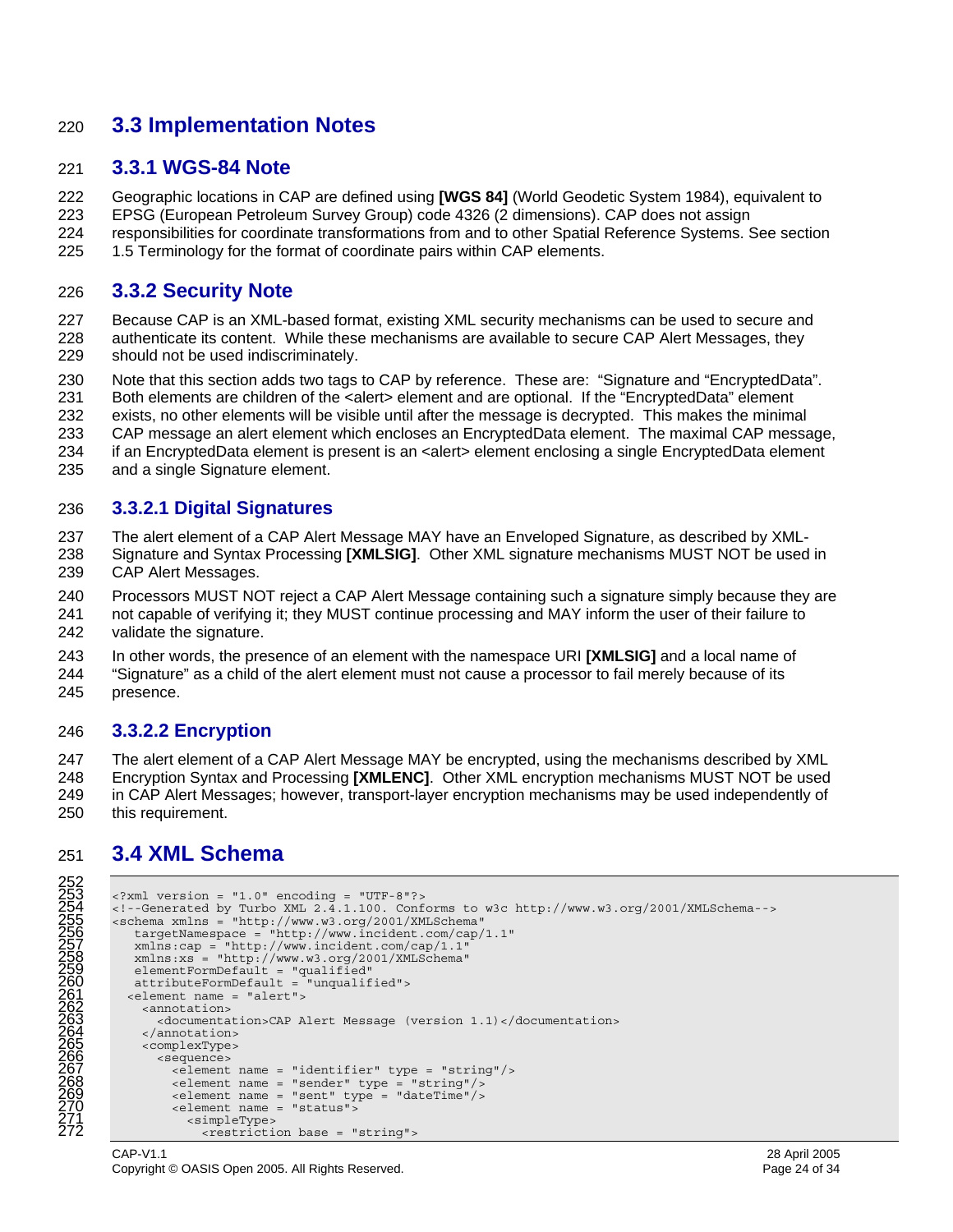```
273<br>
2774<br>
2774<br>
2774<br>
2774<br>
2774<br>
2774<br>
2774<br>
2774<br>
2774<br>
2774<br>
2774<br>
2774<br>
2774<br>
2774<br>
2774<br>
2774<br>
2774<br>
2774<br>
2774<br>
2774<br>
2774<br>
2774<br>
2774<br>
2774<br>
2774<br>
2774<br>
2774<br>

                             <enumeration value = "Exercise"/>
                             275 <enumeration value = "System"/> 
                             \epsilon <enumeration value = "Test"/>
                          </restriction>
                    278</simpleType> 279 </element> 
                    280 <element name = "msgType"> 
                       281 <simpleType> 
                          <restriction base = "string">
                             <enumeration value = "Alert"/>
                             <enumeration value = "Update"/>
                             <enumeration value = "Cancel"/>
                             <enumeration value = "Ack"/>
                             <enumeration value = "Error"/>
                          </restriction>
                       </simpleType>
                    \langleelement>
                    \epsilon-element name = "source" type = "string" minOccurs = "0"/>
                    \epsilonelement name = "scope" minOccurs = "0">
                       293 <simpleType> 
                          <restriction base = "string">
                             295 <enumeration value = "Public"/> 
                             296 <enumeration value = "Restricted"/> 
                             <enumeration value = "Private"/>
                       </restriction><br></simpleType>
299</simpleType> 300 </element> 301 <element name = "restriction" type = "string" minOccurs = "0"/> 
302 <element name = "addresses" type = "string" minOccurs = "0"/>
                    303<element name = "code" type = "string" minOccurs = "0" maxOccurs = "unbounded"/> 304 <element name = "note" type = "string" minOccurs = "0"/> 
305 <element name = "references" type = "string" minOccurs = "0"/><br>306 <element name = "incidents" type = "string" minOccurs = "0"/><br>307 <element name = "info" minOccurs = "0" maxOccurs = "unbounded">
                       308 <complexType> 
                          309<sequence> 310 <element name = "language" type = "language" default = "en-US" minOccurs = "0"/> 
                             311 <element name = "category" maxOccurs = "unbounded"> 
                                  <restriction base = "string">
                                     314 <enumeration value = "Geo"/> 
                                     315 <enumeration value = "Met"/> 
                                     316 <enumeration value = "Safety"/> 
                                     317 <enumeration value = "Security"/> 
                                     318 <enumeration value = "Rescue"/> 
                                     319 <enumeration value = "Fire"/> 
                                     320 <enumeration value = "Health"/> 
                                     321 <enumeration value = "Env"/> 
                                     322 <enumeration value = "Transport"/> 
                                     <enumeration value = "Infra"/>
                                     324 <enumeration value = "CBRN"/> 
                                     325 <enumeration value = "Other"/> 
                                  </restriction>
                               327 </simpleType> 
                             \alpha/element>
                             \epsilonelement name = "event" type = "string"/>
                             330<element name = "responseType" minOccurs = "0"> 331 <simpleType> 
                                  332 <restriction base = "string"> 
                                     <enumeration value = "Evacuate"/>
                                     335 <enumeration value = "Prepare"/> 
                                     336<enumeration value = "Execute"/> 337 <enumeration value = "Monitor"/> 
                                     338 <enumeration value = "None"/> 
                               339</restriction> 340 </simpleType> 
                             341 </element> 
                             342<element name = "urgency"> 343 <simpleType> 
                                  <restriction base = "string">
                                     345 <enumeration value = "Immediate"/> 
                                     346 <enumeration value = "Expected"/> 
                                     347 <enumeration value = "Future"/> 
                                     348 <enumeration value = "Past"/> 
                                     349 <enumeration value = "Unknown"/> 
                                  </restriction>
                                351 </simpleType> 
                             352 </element> 
                             353 <element name = "severity">
```
354 <simpleType>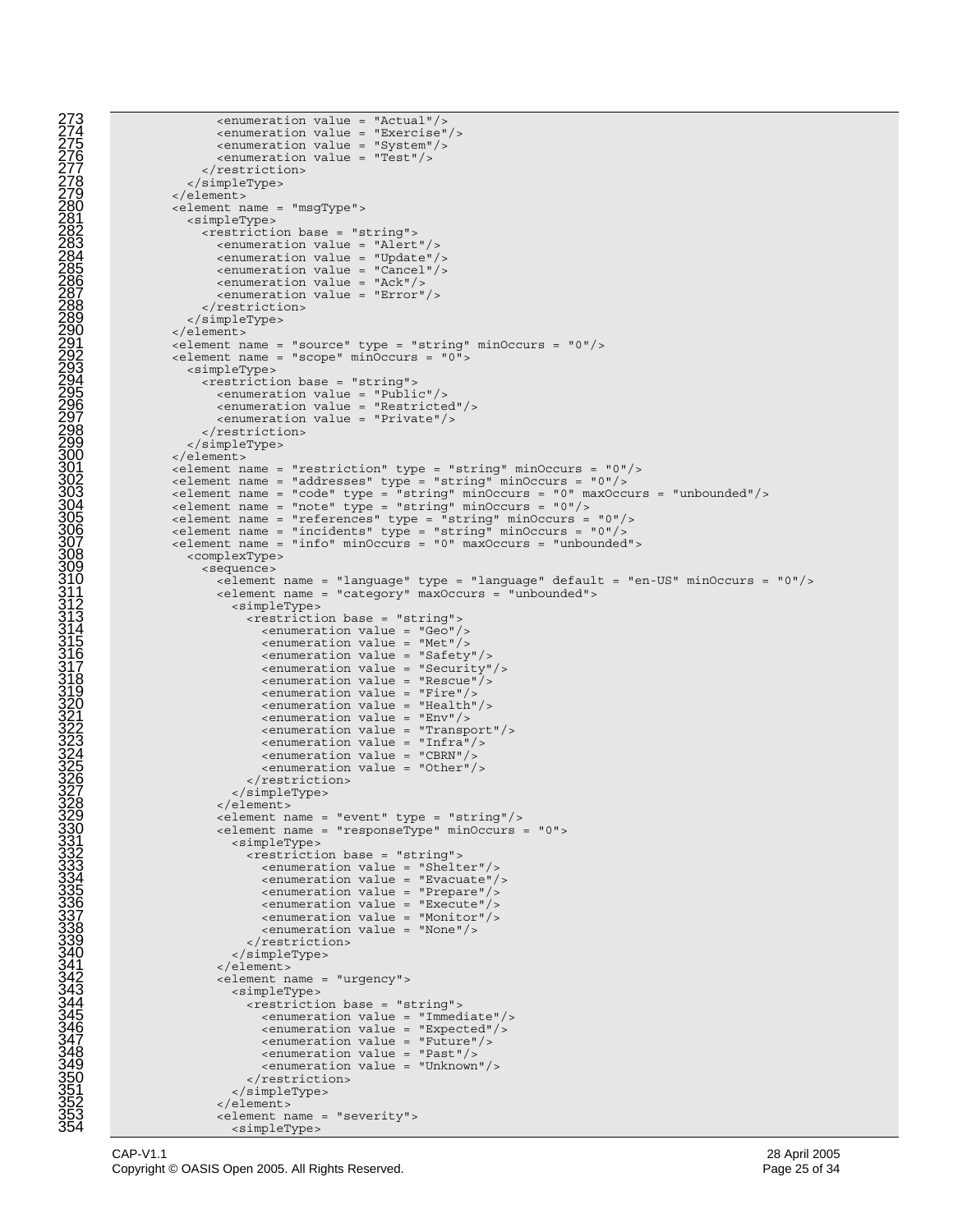```
355 <restriction base = "string"> 
                                        356 <enumeration value = "Extreme"/> 
                                        357 <enumeration value = "Severe"/> 
                                        358 <enumeration value = "Moderate"/> 
                                        359 <enumeration value = "Minor"/> 
                                     360<enumeration value = "Unknown"/> 361 </restriction> 
                                  362 </simpleType> 
                               363 </element> 
                               364 <element name = "certainty"> 
                                  365 <simpleType> 
                                    <restriction base = "string">
                                        367 <enumeration value = "Observed"/> 
                                        368 <enumeration value = "Likely"/> 
                                        369 <enumeration value = "Possible"/> 
                                       370 <enumeration value = "Unlikely"/> 
                                        <enumeration value = "Unknown"/>
                                     </restriction>
                                  373 </simpleType> 
                               \langleelement>
                               \epsilonelement name = "audience" type = "string" minOccurs = "0"/>
                               \epsilonelement name = "eventCode" minOccurs = "0">
                                  <complexType>
                                    378 <sequence> 
                                       379 <element ref = "cap:valueName"/> 
                                        \epsilonelement ref = "cap:value"/>
381</sequence> 382 </complexType> 383 </element> 
                               s/elements<br>
s/elements = "effective" type = "dateTime" form = "qualified" minOccurs = "0"/>
                               385<element name = "onset" type = "dateTime" minOccurs = "0"/> 386 <element name = "expires" type = "dateTime" minOccurs = "0"/> 
387 <element name = "senderName" type = "string" minOccurs = "0"/> 
388<element name = "headline" type = "string" minOccurs = "0"/> 389 <element name = "description" type = "string" minOccurs = "0"/> 
390 \leq \leq \leq \leq \leq \leq \leq \leq \leq \leq \leq \leq \leq \leq \leq \leq \leq \leq \leq \leq \leq \leq \leq \leq \leq \leq \leq \leq \leq \leq \leq \leq \leq \leq \leq \leq391<element name = "web" type = "anyURI" minOccurs = "0"/> 392 <element name = "contact" type = "string" minOccurs = "0"/> 
393 \leq \leq \leq \leq \leq \leq \leq \leq \leq \leq \leq \leq \leq \leq \leq \leq \leq \leq \leq \leq \leq \leq \leq \leq \leq \leq \leq \leq \leq \leq \leq \leq \leq \leq \leq \leq394<complexType> 395 <sequence> 
                                       396 <element ref = "cap:valueName"/> 
                                        397 <element ref = "cap:value"/> 
                                     398 </sequence> 
                                  399 </complexType> 
                               </element>
                               401 <element name = "resource" minOccurs = "0" maxOccurs = "unbounded"> 
                                  402 <complexType> 
                                    403 <sequence> 
                                        404 <element name = "resourceDesc" type = "string"/> 
                                       405 <element name = "mimeType" type = "string" minOccurs = "0"/> 
                                        \epsilon-element name = "size" type = "integer" minOccurs = "0"/>
                                       \epsilonelement name = "uri" type = "anyURI" minOccurs = "0"/>
408 <element name = "derefUri" type = "string" minOccurs = "0"/><br>409 <element name = "digest" type = "string" minOccurs = "0"/>
                                     410 </sequence> 
                               </complexType></clement>
                               412</element> 413 <element name = "area" minOccurs = "0" maxOccurs = "unbounded"> 
                                  <complexType>
                                     415<sequence> 416 <element name = "areaDesc" type = "string"/> 
                                       \epsilon-element name = "polygon" type = "string" minOccurs = "0" maxOccurs = "unbounded"/>
                                       \text{element name} = \text{Fourly} = \text{string} \text{ minoccurs} = \text{Our maxOccurs} = \text{unbounded}<br>
\text{element name} = \text{``geocode''} \text{ minOccurs} = \text{``unbounded''} > \text{element name} = \text{``geocode''} \text{ minloc curs} = \text{``unbounded''} > \text{...}420 <complexType> 
                                              421<sequence> 422 <element ref = "cap:valueName"/> 
                                                 423 <element ref = "cap:value"/> 
                                           424</sequence> 425 </complexType> 
                                        </element>
427 <element name = "altitude" type = "string" minOccurs = "0"/> 
428 <element name = "ceiling" type = "string" minOccurs = "0"/> 
                                     429 </sequence> 
                                  430 </complexType> 
                               \alpha/element>
                            432 </sequence> 
                         433 </complexType> 
                      </element>
                   </sequence>
```
</complexType>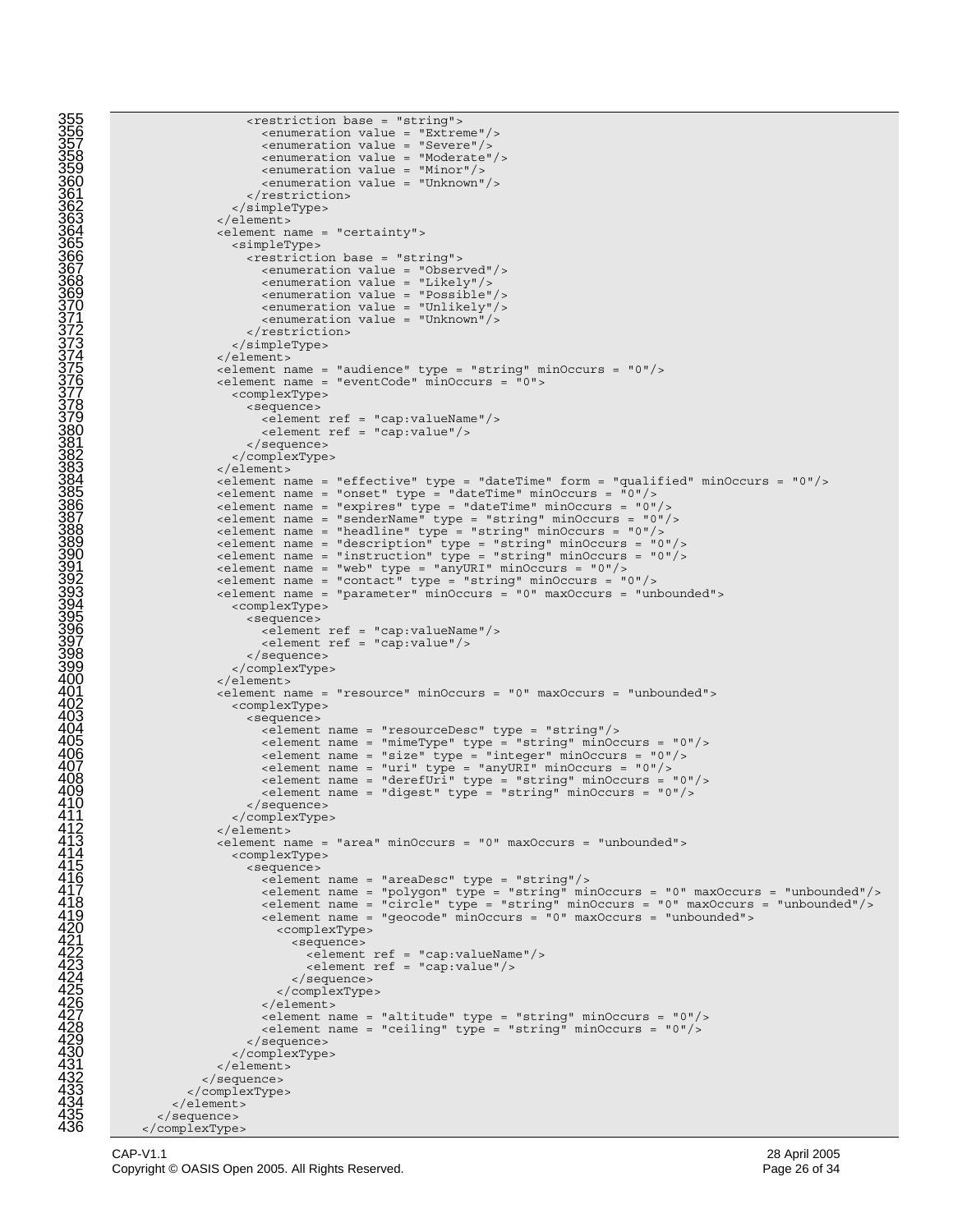

| 437 | $\langle$ /element>                                           |
|-----|---------------------------------------------------------------|
| 438 | $\epsilon$ <element name="valueName" type="string"></element> |
| 439 | $\epsilon$ element name = "value" type = "string"/>           |
| 440 | $\langle$ schema>                                             |
| 111 |                                                               |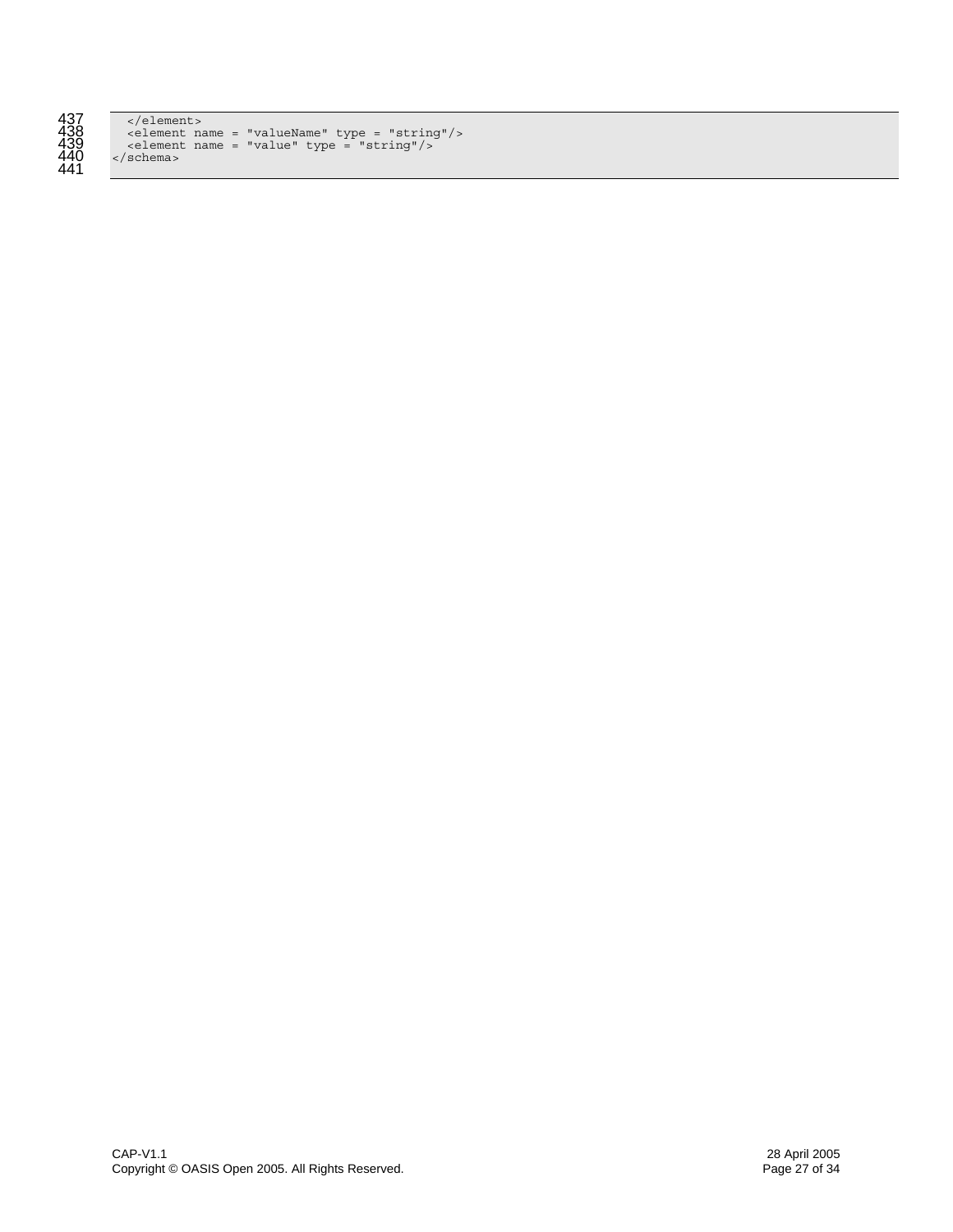# <sup>442</sup>**Appendix A. CAP Alert Message Example**

### 443 **A.1. Homeland Security Advisory System Alert**

```
445 
\frac{446}{10} <?xml version = "1.0" encoding = "UTF-8"?>
447 <alert xmlns = "http://www.incident.com/cap/1.1"> <alert xmlns = "http://www.incident.com/cap/1.1">
          <identifier>43b080713727</identifier><sender>hsas@dhs.gov</sender>
          \timessent>2003-04-02T14:39:01-05:00</sent>\timesstatus>Actual</status>
          452 <msgType>Alert</msgType> 
          453<scope>Public</scope> 454 <info> 
            455 <category>Security</category> 
            <event>Homeland Security Advisory System Update</event>
            457 <urgency>Immediate</urgency> 
            458 <severity>Severe</severity> 
            459 <certainty>Likely</certainty> 
            460 <senderName>U.S. Government, Department of Homeland Security</senderName> 
461 <headline>Homeland Security Sets Code ORANGE</headline> 
462 <description>The Department of Homeland Security has elevated the Homeland Security Advisory 
        463 System threat level to ORANGE / High in response to intelligence which may indicate a heightened 
        threat of terrorism.</description>
             465 <instruction> A High Condition is declared when there is a high risk of terrorist attacks. In 
        addition to the Protective Measures taken in the previous Threat Conditions, Federal departments
        and agencies should consider agency-specific Protective Measures in accordance with their
        existing plans.</instruction>
            469 <web>http://www.dhs.gov/dhspublic/display?theme=29</web> 
            <parameter>
               471 <valueName>HSAS</valueName> 
               <value>ORANGE</value>
            473 </parameter> 
            474 <resource> 
               475 <resourceDesc>Image file (GIF)</resourceDesc> 
               476 <uri>http://www.dhs.gov/dhspublic/getAdvisoryImage</uri> 
            \epsilon/resource>
            478 <area> 
               479 <areaDesc>U.S. nationwide and interests worldwide</areaDesc> 
480 </area> 
          \frac{1}{2} /infos
        \alphaalert>
483
```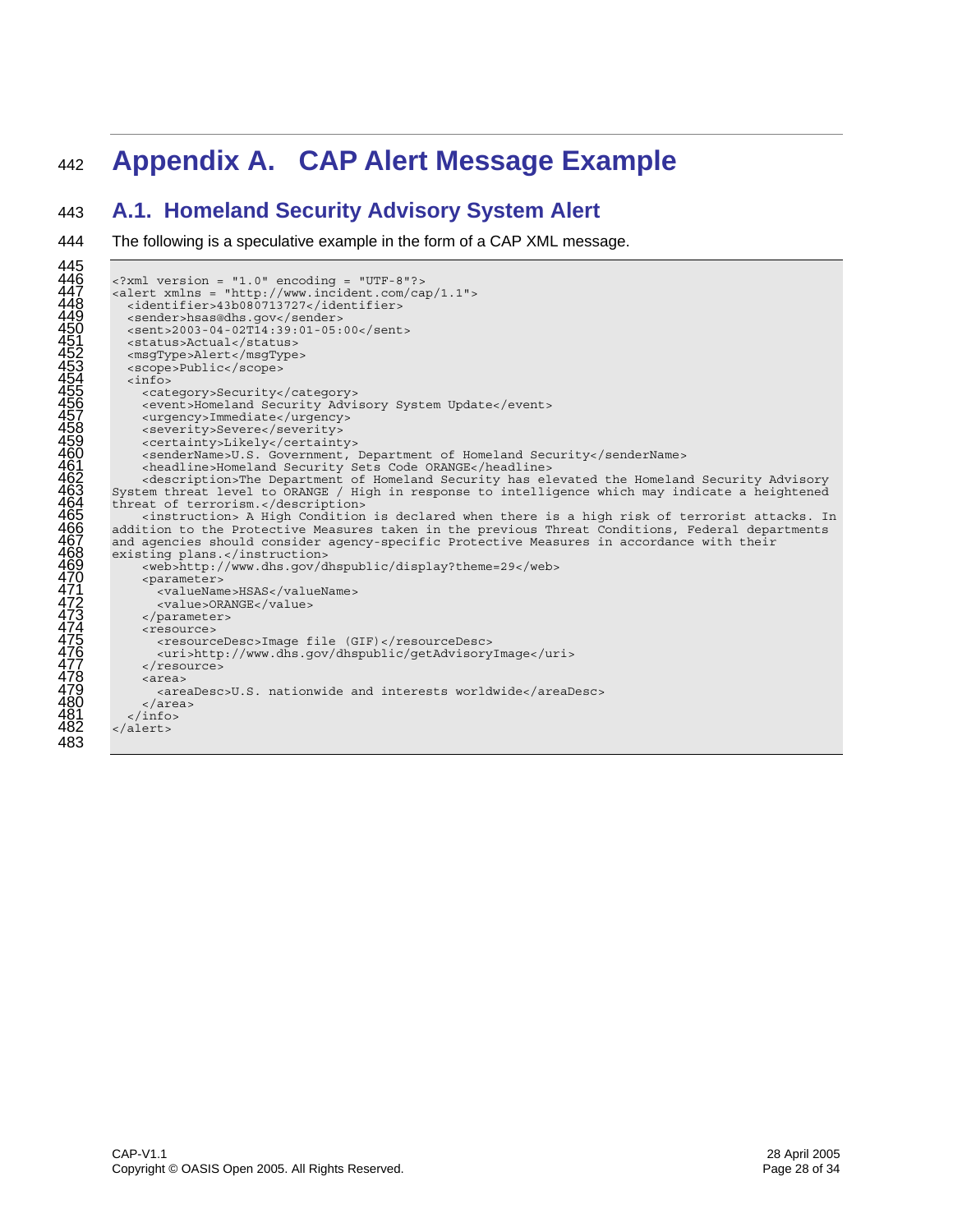## **A.2. Severe Thunderstorm Warning**

```
486 
          \langle?xml version = "1.0" encoding = "UTF-8"?>
         \alpha alert xmlns = "http://www.incident.com/cap/1.1">
             489 <identifier>KSTO1055887203</identifier> 
            490 <sender>KSTO@NWS.NOAA.GOV</sender> 
            491 <sent>2003-06-17T14:57:00-07:00</sent> 
            492 <status>Actual</status> 
            493 <msgType>Alert</msgType> 
            494 <scope>Public</scope> 
            \sin fo><category>Met</category>
               497 <event>SEVERE THUNDERSTORM</event> 
               498 <responseType>Shelter</responseType> 
               499 <urgency>Immediate</urgency> 
               500 <severity>Severe</severity> 
               <certainty>Observed</certainty>
               502 <eventCode> 
                  503<valueName>same</valueName> 504 <value>SVR</value> 
               </eventCode>
               506 <expires>2003-06-17T16:00:00-07:00</expires> 
               507<senderName>NATIONAL WEATHER SERVICE SACRAMENTO CA</senderName> 508 <headline>SEVERE THUNDERSTORM WARNING</headline> 
509 <description> AT 254 PM PDT...NATIONAL WEATHER SERVICE DOPPLER RADAR INDICATED A SEVERE 
510 THUNDERSTORM OVER SOUTH CENTRAL ALPINE COUNTY...OR ABOUT 18 MILES SOUTHEAST OF KIRKWOOD...MOVING 
         511 SOUTHWEST AT 5 MPH. HAIL...INTENSE RAIN AND STRONG DAMAGING WINDS ARE LIKELY WITH THIS 
         512 STORM.</description> 
               513<instruction>TAKE COVER IN A SUBSTANTIAL SHELTER UNTIL THE STORM PASSES.</instruction> 514 <contact>BARUFFALDI/JUSKIE</contact> 
               515 <area> 
         516<areaDesc>EXTREME NORTH CENTRAL TUOLUMNE COUNTY IN CALIFORNIA, EXTREME NORTHEASTERN 517 CALAVERAS COUNTY IN CALIFORNIA, SOUTHWESTERN ALPINE COUNTY IN CALIFORNIA</areaDesc> 
                  518 <polygon>38.47,-120.14 38.34,-119.95 38.52,-119.74 38.62,-119.89 38.47,-120.14</polygon> 
                    519<geocode> 520 <valueName>fips6</valueName> 
                     <value>006109</value>
                  </geocode><br><geocode>
                     524 <valueName>fips6</valueName> 
                  \langle \text{value} \rangle 006009</value><br> \langle \text{qeocode} \rangle<geocode>
                     528<valueName>fips6</valueName> 529 <value> 006003</value> 
               </geocode><br></area>
\frac{531}{22} </area>
          </info><br></alert>
534
```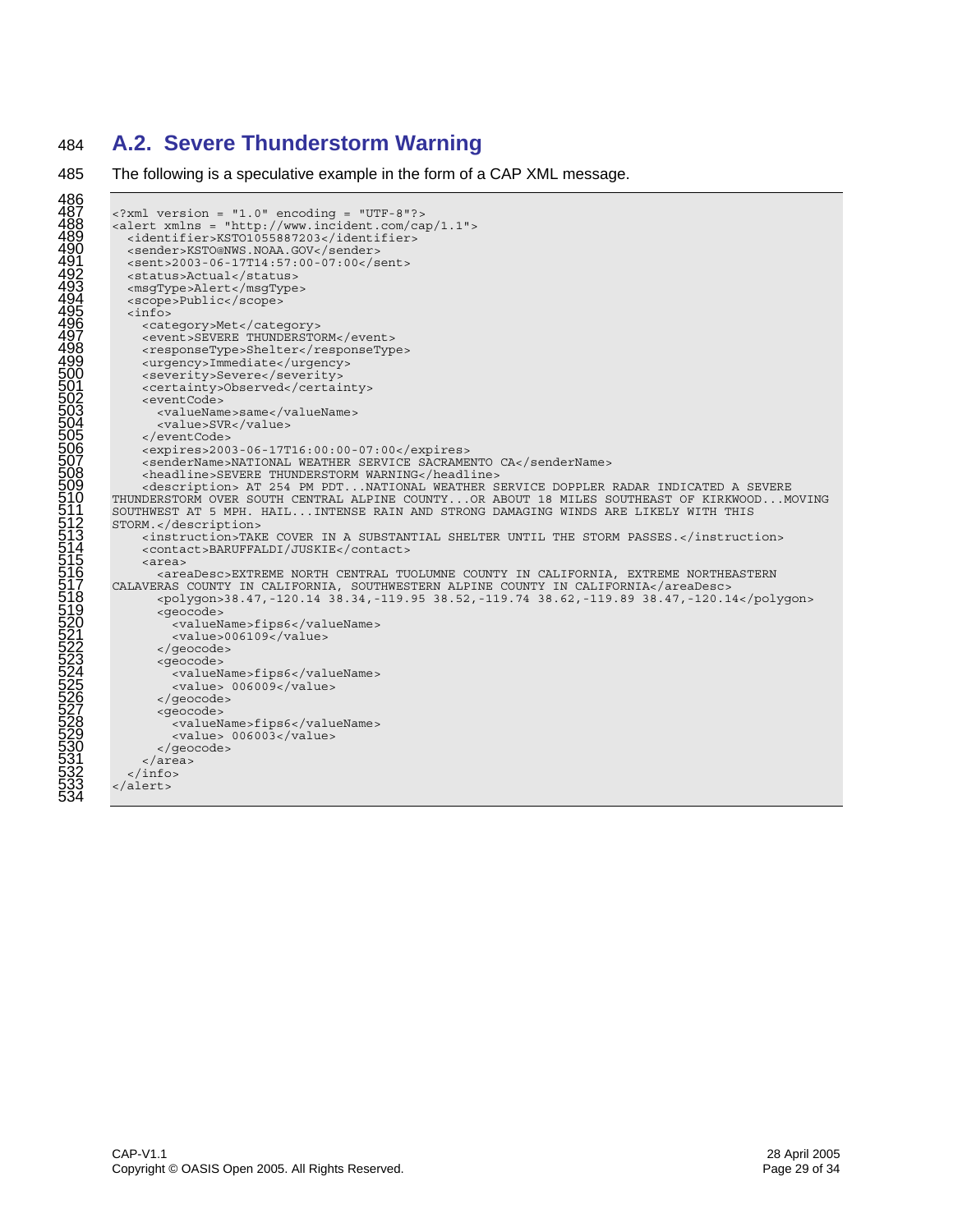# 535 **A.3. Earthquake Report**

537

```
\langle?xml version = "1.0" encoding = "UTF-8"?>
         \alpha alert xmlns = "http://www.incident.com/cap/1.1">
            <identifier>TRI13970876.1</identifier>
            541 <sender>trinet@caltech.edu</sender> 
            542 <sent>2003-06-11T20:56:00-07:00</sent> 
            543 <status>Actual</status> 
            544 <msgType>Alert</msgType> 
            545 <scope>Public</scope> 
            546 <incidents>13970876</incidents> 
            547 <info> 
548 <category>Geo</category> 
549 <event>Earthquake</event> 
               550 <urgency>Past</urgency> 
               551 <severity>Minor</severity> 
               552 <certainty>Observed</certainty> 
         <senderName>Southern California Seismic Network (TriNet) operated by Caltech and USGS</senderName>
              554USGS</senderName> 555 <headline>EQ 3.4 Imperial County CA - PRELIMINARY REPORT</headline> 
               556 <description>A minor earthquake measuring 3.4 on the Richter scale occurred near Brawley, 
         California at 8:53 PM Pacific Daylight Time on Wednesday, June 11, 2003. (This is a computer-
         generated solution and has not yet been reviewed by a human.)</description> <web>http://www.trinet.org/scsn/scsn.html</web>
               <parameter>
                 561<valueName>EventID</valueName> 562 <value>13970876</value> 
               </parameter><br><parameter>
                 <valueName>Version</valueName>
                 566 <value>1</value> 
              567</parameter> 568 <parameter> 
                 569 <valueName>Magnitude</valueName> 
               <value>3.4 Ml</value><br> </parameter>
              <parameter>
                 573<valueName>Depth</valueName> 574 <value>11.8 mi.</value> 
               </parameter><br><parameter>
                 <valueName>Quality</valueName>
                 578 <value>Excellent</value> 
               579</parameter> 580 <area> 
581 <areaDesc>1 mi. WSW of Brawley, CA; 11 mi. N of El Centro, CA; 30 mi. E of OCOTILLO 
582(quarry); 1 mi. N of the Imperial Fault</areaDesc> 583 <circle>32.9525,-115.5527 0</circle> 
\frac{584}{100} </area>
585 </info><br>586 </alert>
         586 </alert>
```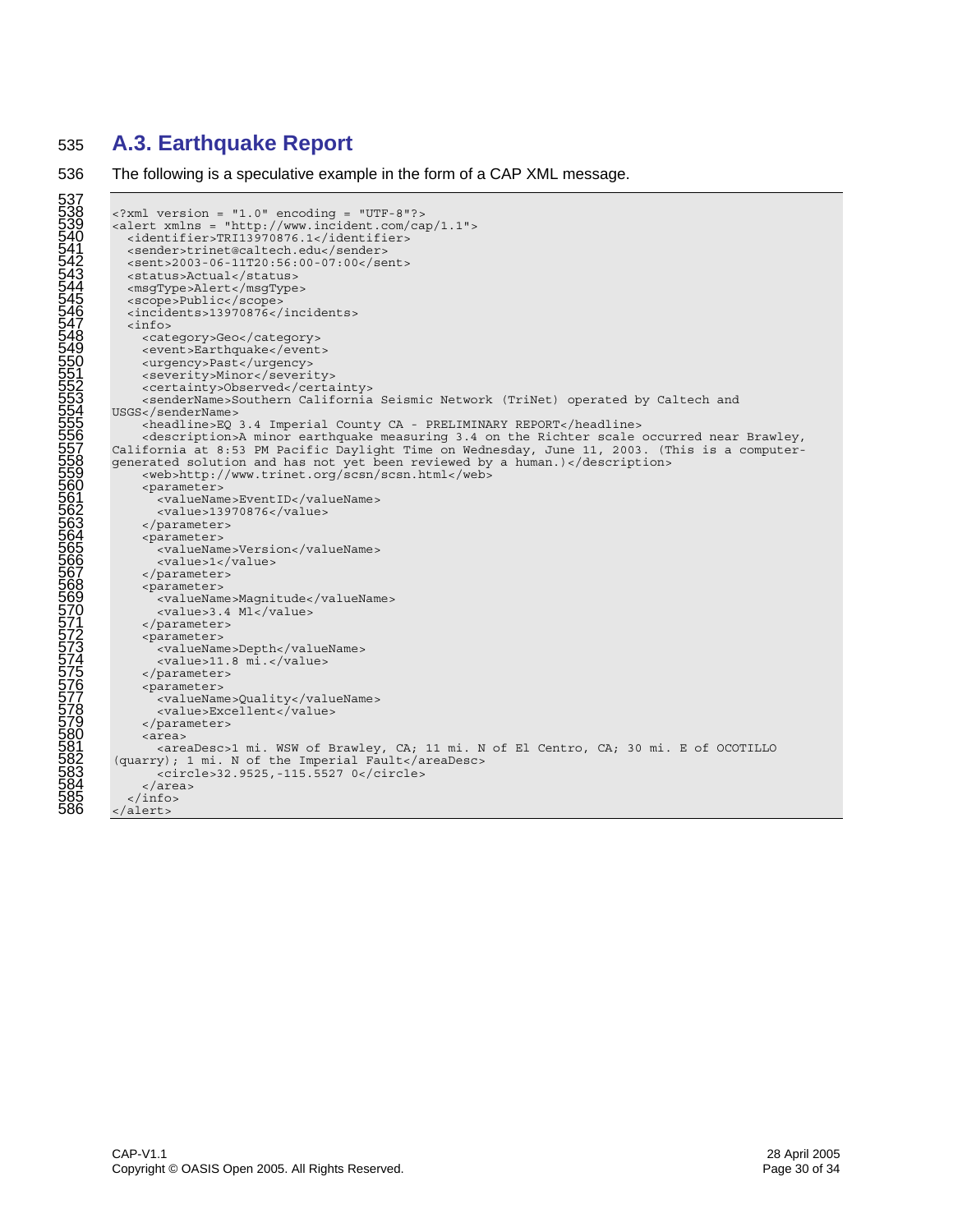# 587 **A.4. AMBER Alert (Including EAS Activation)**

```
589 
590 <?xml version = "1.0" encoding = "UTF-8"?> 
591 <alert xmlns = "http://www.incident.com/cap/1.1"><br>592 <identifier>KAR0-0306112239-SW</identifier>
592 <identifier>KAR0-0306112239-SW</identifier><br>593 <sender>KAR0@CLETS.DOJ.CA.GOV</sender>
593 <sender>KARO@CLETS.DOJ.CA.GOV</sender> 
594 <sent>2003-06-11T22:39:00-07:00</sent> 
595 <status>Actual</status><br>596 <msgType>Alert</msgType
596 <msgType>Alert</msgType><br>597 <source>SW</source>
597 <source>SW</source><br>598 <scope>Public</scop
598 <scope>Public</scope><br>599 <info>
599 <info><br>600 <ca
600 <category>Rescue</category><br>601 <event>Child Abduction</eve
601 <event>Child Abduction</event><br>602 <urgency>Immediate</urgency>
602 <urgency>Immediate</urgency><br>603 <severity>Severe</severity>
603 <severity>Severe</severity><br>604 <certainty>Likely</certaint
604 <certainty>Likely</certainty><br>605 <wentCode>
605 <eventCode> 
606 <valueName>SAME</valueName><br>607 <value>CAE</value>
607 <value>CAE</value><br>608 </eventCode>
608 </eventCode><br>609 <senderName>
609 <senderName>LOS ANGELES POLICE DEPT - LAPD</senderName><br>610 <headline>AMBER ALERT</headline>
610 <headline>AMBER ALERT</headline><br>611 <description>DATE/TIME: 06/11/03
611 <description>DATE/TIME: 06/11/03, 1915 HRS. VICTIM(S): KHAYRI DOE JR. M/B BLK/BRO 3'0", 40<br>612 LBS. LIGHT COMPLEXION. DOB 06/24/01. WEARING RED SHORTS, WHITE T-SHIRT, W/BLUE COLLAR.
612 LBS. LIGHT COMPLEXION. DOB 06/24/01. WEARING RED SHORTS, WHITE T-SHIRT, W/BLUE COLLAR.<br>613 LOCATION: 5721 DOE ST., LOS ANGELES, CA. SUSPECT(S): KHAYRI DOE SR. DOB 04/18/71 M/B,
613 LOCATION: 5721 DOE ST., LOS ANGELES, CA. SUSPECT(S): KHAYRI DOE SR. DOB 04/18/71 M/B, BLK HAIR, 614 DRO EYE. VEHICLE: 81' BUICK 2-DR, BLUE (4XXX000).</description>
614 BRO EYE. VEHICLE: 81' BUICK 2-DR, BLUE (4XXX000).</description> 
615 <contact>DET. SMITH, 77TH DIV, LOS ANGELES POLICE DEPT-LAPD AT 213 485-2389</contact><br>616 <area> <areaDesc>Los Angeles County</areaDesc>
                   616 <area> 
617 <areaDesc>Los Angeles County</areaDesc> 
618 <geocode><br>619 <br/> <geocode>
619 <valueName>SAME</valueName><br>620 <value>006037</value><br>621 </area><br>622 </area>
                            620 <value>006037</value> 
                       621 </geocode> 
                   622 </area> 
               \langleinfo>624 </alert> 
623<br>624<br>625
```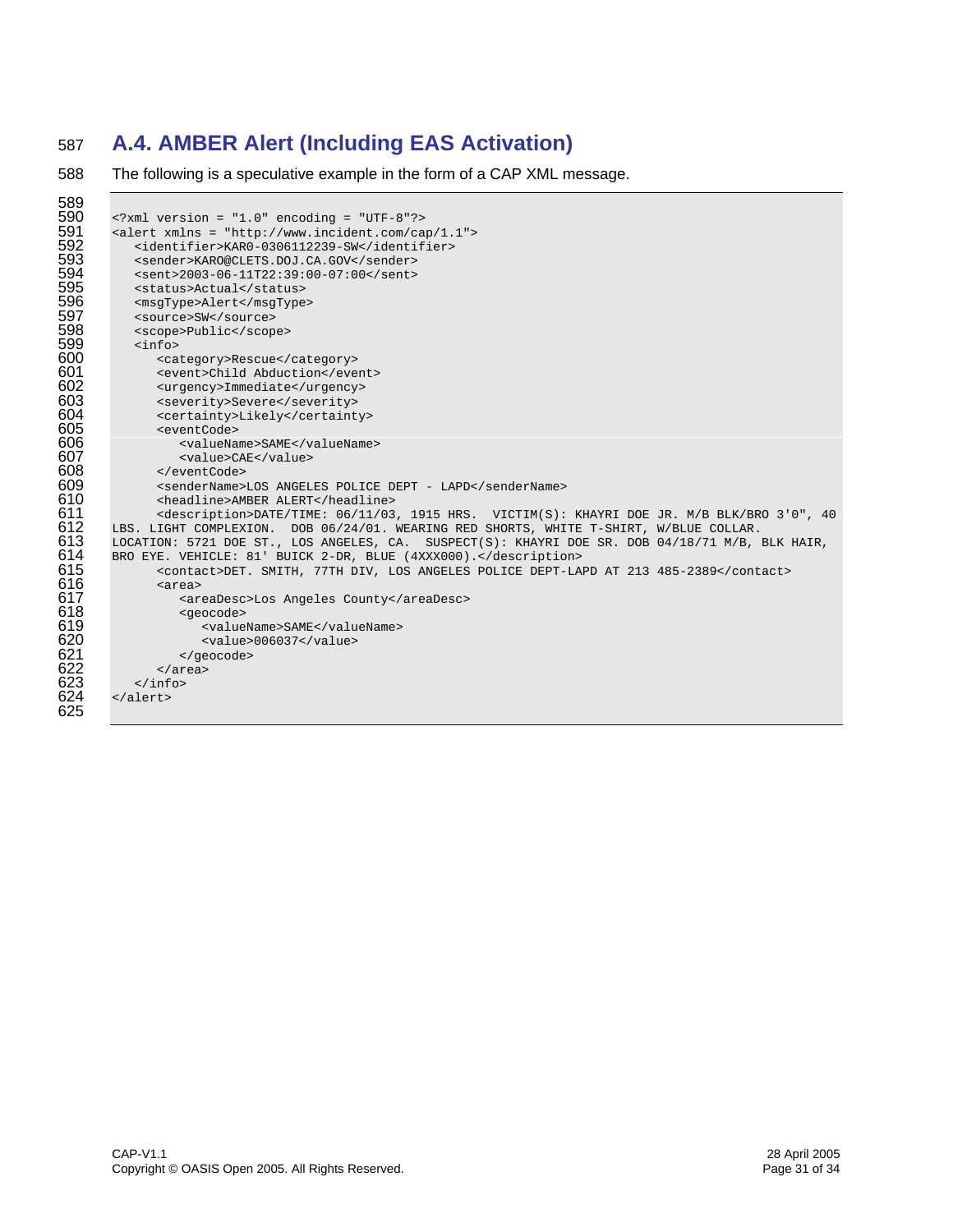# <sup>626</sup>**Appendix B. Acknowledgments**

# 627 **OASIS Emergency Management Technical Committee**

| 628        | John Aerts, LA County Information Systems Advisory Body             |
|------------|---------------------------------------------------------------------|
| 629        | Patti Aymond, IEM                                                   |
| 630        | Mark Benemerito, Sungard Availability Services                      |
| 631        | Jeff Berg, Motorola                                                 |
| 632<br>633 | Art Botterell, Partnership for Public Warning<br>Chris Branton, IEM |
| 634        | Rex Brooks, HumanMarkup.org, Inc.                                   |
| 635        | Thomas Bui, The Boeing Company                                      |
| 636        | Len Bullard, Individual                                             |
| 637        | Charles Campbell, Individual                                        |
| 638        | Richard Carlton, Individual                                         |
| 639        | Eliot Christian, US Department of the Interior                      |
| 640        | Marc Connolly, Oracle                                               |
| 641        | Robin Cover, OASIS                                                  |
| 642        | Michael Daconta, US Department of Homeland Security                 |
| 643        | David Danko, ESRI                                                   |
| 644        | Paul Denning, Mitre Corporation                                     |
| 645        | John Dias, Lawrence Livermore National Laboratory                   |
| 646        | Matthew Dovey, Oxford University                                    |
| 647        | Sukumar Dwarkanath, Individual                                      |
| 648        | Scott Edson, LA County Information Systems Advisory Body            |
| 649        | Nasseam Elkarra, Individual                                         |
| 650        | David, Ellis, Individual                                            |
| 651        | Paul Embley, Individual                                             |
| 652        | Jack Fox, US Department of Homeland Security                        |
| 653        | Lawrence Freudinger, NASA                                           |
| 654        | Gary Ham, Disaster Management Interoperability Services             |
| 655        | Travis Hubbard, Disaster Management Interoperability Services       |
| 656        | Stephen Jepsen, Oracle                                              |
| 657        | Elysa Jones, Warning Systems, Inc.                                  |
| 658        | Joyce Kern, Sungard Availability Services                           |
| 659        | Hong-Eng Koh, Sun Microsystems                                      |
| 660        | Jeff Kyser, Warning Systems, Inc.                                   |
| 661        | Louis Lagonik, Lockheed Martin                                      |
| 662        | Kim Lambert, LMI Government Consulting                              |
| 663<br>664 | Richard Masline, IBM<br>Carl Mattocks, Individual                   |
| 665        | Maurice McGinley, Individual                                        |
| 666        | Tom Merkle, Lockheed Martin                                         |
| 667        | Bona Nasution, MTG Management Consultants, LLC.                     |
| 668        | Steve Ollis, Individual                                             |
| 669        | Ash Parikh, Raining Data Corporation                                |
| 670        | Brian Pattinson, Unisys Corporation                                 |
| 671        | Gary Poindexter, Individual                                         |
| 672        | Walid Ramadan, Individual                                           |
| 673        | Michelle Raymond, Individual                                        |
| 674        | Carl Reed, Open GIS Consortium (OGC)                                |
| 675        | Kent Reed, NIST                                                     |
| 676        | Jeffrey Ricker, Individual                                          |
| 677        | David Roberts, Unisys Corporation                                   |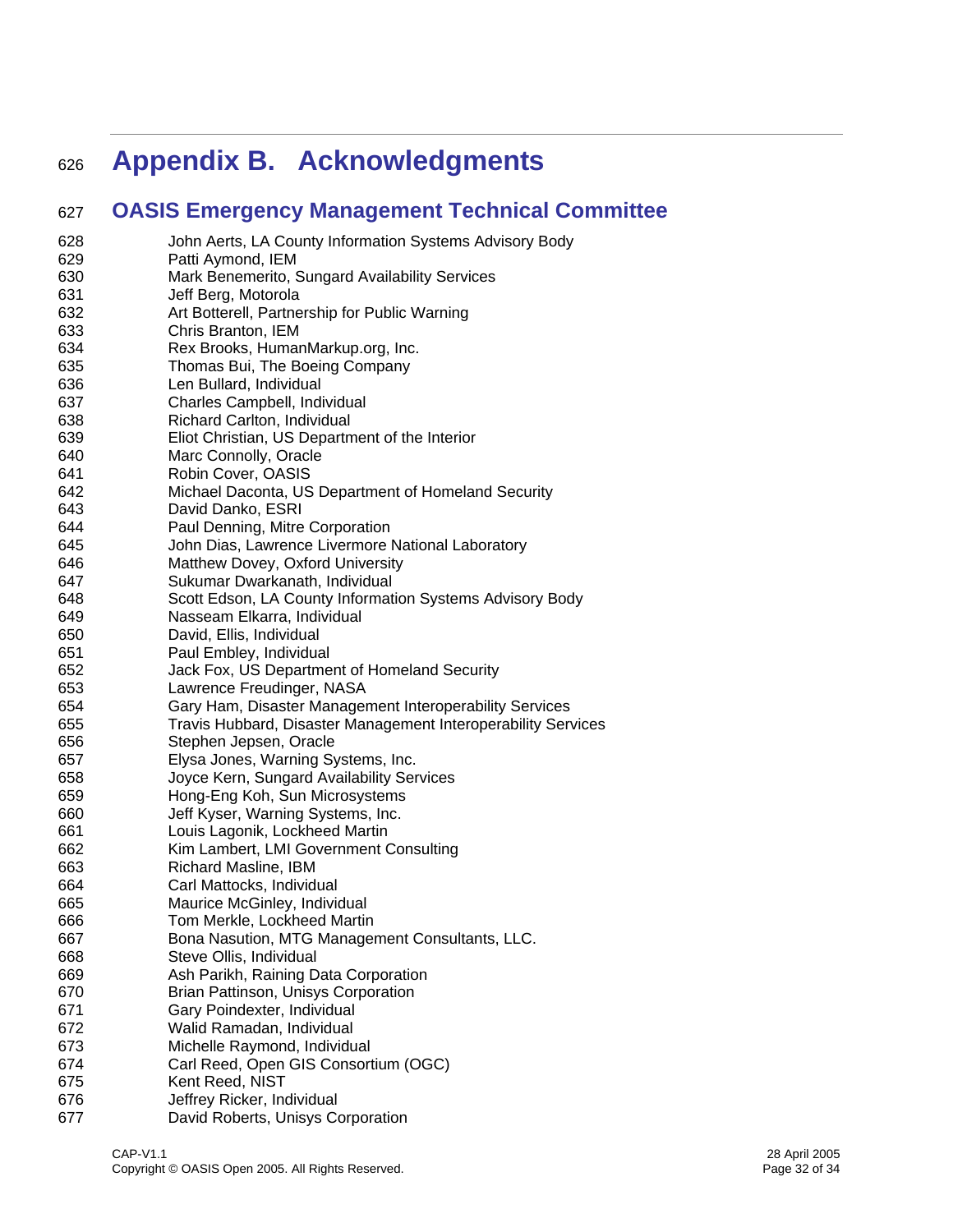| 678 | Dave Robinson, Wells Fargo                              |
|-----|---------------------------------------------------------|
| 679 | Eleanor Robinson, Anteon Corporation                    |
| 680 | John Ruegg, LA County Information Systems Advisory Body |
| 681 | Barry Schaeffer, Individual                             |
| 682 | William Schroeder, ESRI                                 |
| 683 | John Silva, Individual                                  |
| 684 | Kwasi Speede, Anteon Corporation                        |
| 685 | Michael Thompson, The Boeing Company                    |
| 686 | Rob Torchon, E Team                                     |
| 687 | <b>Brett Trusko, OASIS</b>                              |
| 688 | <b>Rick Tucker, Mitre Corporation</b>                   |
| 689 | Richard Vandame, US Department of Homeland Security     |
| 690 | Jerry Weltman, IEM                                      |
| 691 | Preston Werntz, Individual                              |
| 692 | Konstantin Wilms, Individual                            |
| 693 | Bob Wyman Individual                                    |
| 694 | Jack Zhang Beijing Harmony Technologies Co, Ltd         |
| 695 |                                                         |